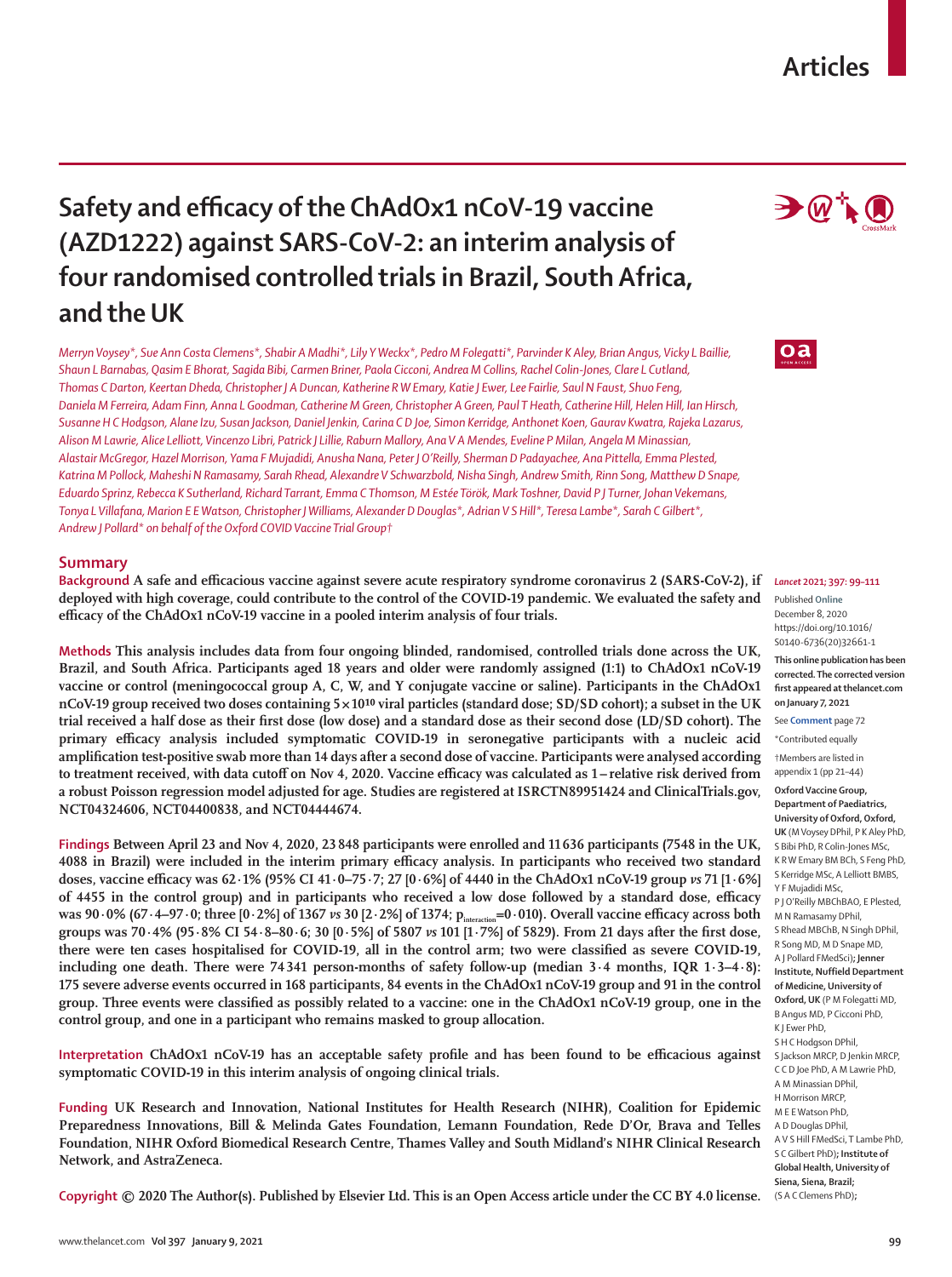**Department of Paediatrics** (S A C Clemens) **and Clinical BioManufacturing Facility** (C M Green PhD, R Tarrant PhD)**, University of Oxford, Oxford, UK; MRC Vaccines and Infectious Diseases Analytics Research Unit, Johannesburg, South Africa** (S A Madhi PhD)**; Department of Pediatrics**, **Universidade Federal de São Paulo, São Paulo, Brazil**  (L Y Weckx PhD)**; Respiratory and Meningeal Pathogens Research Unit, University of the Witwatersrand, Johannesburg, South Africa** (V Baillie PhD, C L Cutland PhD)**; Family Centre for Research with Ubuntu, Department of Paediatrics, University of Stellenbosch, Cape Town, South Africa** (S L Barnabas PhD)**; Soweto Clinical Trials Centre, Soweto, South Africa** (Q E Bhorat MSc)**; Perinatal HIV Research Unit** (C Briner MBBCh, A Nana MPharm) **and Wits Reproductive Health and HIV Institute** (L Fairlie FCPaeds, C Hill BSc, G Kwatra PhD)**, Faculty of Health Sciences, University of the Witwatersrand, Johannesburg, South Africa; Department of Clinical Sciences, Liverpool School of Tropical Medicine and Liverpool University Hospitals NHS Foundation Trust, Liverpool, UK** (A M Collins PhD, D M Ferreira PhD, H Hill PhD)**; Department of Infection, Immunity and Cardiovascular Disease, University of Sheffield, Sheffield, UK** (T C Darton DPhil)**; Department of Infection and Tropical Medicine, Sheffield Teaching Hospitals NHS Foundation Trust, Sheffield, UK** (T C Darton)**; Division of Pulmonology, Groote Schuur Hospital and the University of Cape Town, South Africa** (K Dheda FRCPCH)**; Faculty of Infectious and Tropical Diseases, Department of Immunology and Infection, London School of Hygiene & Tropical Medicine, London, UK**  (K Dheda)**; Department of Infection and Tropical Medicine, Newcastle upon Tyne Hospitals NHS Foundation Trust, Newcastle upon Tyne, UK** (C J A Duncan DPhil)**; Translational and Clinical Research Institute, Immunity and Inflammation Theme,** 

#### **Newcastle University, Newcastle upon Tyne, UK** (C J A Duncan)**; NIHR**

#### **Research in context**

#### **Evidence before this study**

We searched PubMed for research articles published from database inception until Nov 23, 2020, with no language restrictions, using the terms "SARS-CoV-2", "vaccine", "clinical trial", and "efficacy". There were no peer-reviewed publications available on efficacy of any severe acute respiratory syndrome coronavirus 2 (SARS-CoV-2) vaccines in development and, at the time of the search, there were no licensed vaccines against SARS-CoV-2. Three vaccine developers recently reported initial efficacy results from phase 3 trials in the media (Pfizer/BioNTech, Moderna, and the Gamaleya National Research Center). Pfizer/BioNTech and Moderna, both developing mRNA vaccines, have reported initial efficacy results of 95% in their primary analysis (Pfizer/BioNTech) and 94·5% in an interim analysis (Moderna). We have previously published safety and immunogenicity results of ChAdOx1 nCoV-19 (AZD1222) for different age groups in phase 1/2 and 2/3 trials.

#### **Added value of this study**

We report on the first clinical efficacy results of ChAdOx1 nCoV-19 in a pooled analysis of phase 2/3 trials in the UK and Brazil, and safety data from more than 20000 participants enrolled across four clinical trials in the UK, Brazil, and South Africa. ChAdOx1 nCoV-19 has an acceptable safety profile and is efficacious against symptomatic COVID-19, with no hospital admissions or severe cases reported in the ChAdOx1 nCoV-19 arm. The vaccine can be stored and distributed at 2–8°C, making it particularly suitable for global distribution.

#### **Implications of all the available evidence**

The development of safe, effective, affordable, and deployable vaccines against COVID-19 remains paramount in solving the pandemic crisis and re-establishing normality. The positive results presented here support regulatory submissions for conditional or emergency use of ChAdOx1 nCoV-19.

#### **Introduction**

As the COVID-19 pandemic, caused by severe acute respiratory syndrome coronavirus 2 (SARS-CoV-2), continues to unfold, there has been widespread impact on health, including substantial mortality among older adults and those with pre-existing health conditions,<sup>1,2</sup> and repercussions for the global economy, caused by physical distancing measures, with the greatest consequences for the most vulnerable in society.

Despite global spread of the virus, a large proportion of the population in many countries is thought to have thus far escaped infection and remains non-immune to SARS-CoV-2. 3 Vaccines could play an important role in increasing population immunity, preventing severe disease, and reducing the ongoing health crisis. In response, rapid global efforts to develop and test vaccines against SARS-CoV-2 have led to an unprecedented number of candidate vaccines starting clinical trials during 2020. Currently, 48 vaccines are under clinical evaluation.4 Several of these have shown good safety and immunogenicity, and 11 of these are currently being evaluated in phase 3 clinical efficacy studies.

The ChAdOx1 nCoV-19 vaccine (AZD1222) was developed at Oxford University and consists of a replication-deficient chimpanzee adenoviral vector ChAdOx1, containing the SARS-CoV-2 structural surface glycoprotein antigen (spike protein; nCoV-19) gene.

Following initiation of a phase 1 clinical trial in the UK (COV001) on April 23, 2020, three further randomised controlled trials of the candidate vaccine were initiated across the UK (COV002), Brazil (COV003), and South Africa (COV005). A further phase 1/2 trial has recently been initiated in Kenya and is not reported here. The immunogenicity results from the phase 1/2 UK study, COV001, in  $1077$  healthy adults aged  $18-55$  years,<sup>5</sup> and a

phase 2 cohort in COV002 in older adults  $(\geq 56 \text{ years})^6$ have been published and show an acceptable safety profile for the vaccine with induction of binding and neutralising antibodies as well as generation of interferon-γ enzymelinked immunospot responses, with higher antibody titres after a second dose of vaccine.<sup>5-7</sup>

The phase 1 study (COV001) included an efficacy cohort and the phase 2 and 3 studies (COV002, COV003, and COV005) expanded enrolment to a wider population of participants with higher likelihood of exposure to the virus, such as health-care workers. Exclusion criteria were reduced for phase 3 trials, so that older adults and individuals with a range of comorbidities were also enrolled.

All studies have completed enrolment of their respective efficacy cohorts and are in the follow-up phase. Paediatric studies have not yet been initiated.

Here, we present the combined interim analysis of efficacy and safety from randomised controlled trials of ChAdOx1 nCoV-19.

### **Methods**

#### **Overview**

This interim analysis of the efficacy and safety of the ChAdOx1 nCoV-19 vaccine includes data from four ongoing blinded, randomised, controlled trials done across three countries: COV001 (phase 1/2; UK), COV002 (phase 2/3; UK), COV003 (phase 3; Brazil), and COV005 (phase 1/2; South Africa). The interim efficacy is being assessed by a prespecified global pooled analysis combining data from COV002 and COV003. The safety of the vaccine is being assessed using data from all four studies (appendix 1 pp 3–4). Three of the studies are single blind and one is double blind (COV005). Primary efficacy was assessed in participants who received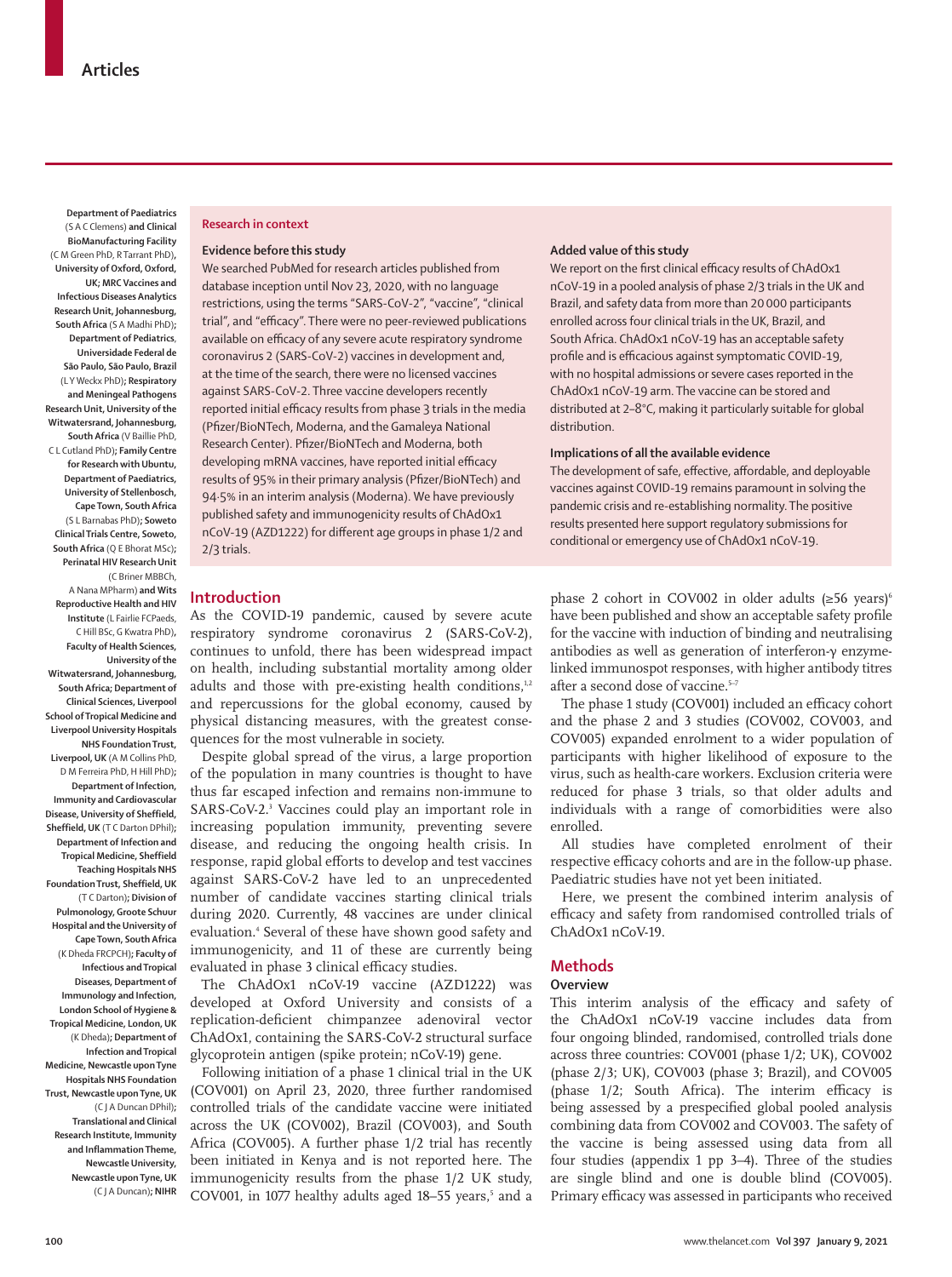two doses of the vaccine. All four studies included participants who received two doses, with a booster dose incorporated into the three trials<sup>6</sup> that were initially designed to assess a single-dose of ChAdOx1 nCoV-19 compared with control (COV001, COV002, and COV003) after review of the antibody response data from COV001.

Despite minor differences across the studies, there is sufficient consistency to justify the proposal for pooled analysis of data, which will provide greater precision for both efficacy and safety outcomes than can be achieved in individual studies and provides a broader understanding of the use of the vaccine in different populations. Once the studies were underway, a statistical analysis plan for the global pooled analysis of these studies was developed before data lock on Nov 4, 2020, and analysis, and was finalised with extensive feedback from national and international regulators (including the Medicines and Healthcare Products Regulatory Agency [UK] and the European Medicines Agency [EU]), including justification for including groups receiving different vaccine doses in the analysis (see statistical analysis plan for further details; appendix 2 pp 2–73). All participants in the four trials provided written informed consent.

Details of amendments to the four trial protocols and the statistical analysis plan are included in appendix 2 (pp 9, 178–182, 327–335, 438–441, 548–550).

#### **Study design and participants**

#### *COV001 (UK)*

COV001 is a continuing single-blind phase 1/2 clinical trial in five sites in the UK, which began on April 23, 2020, and enrolled 1077 healthy volunteers aged 18–55 years, as previously described.5 Briefly, healthy adult participants were enrolled after screening to exclude those with pre-existing health conditions. Participants were randomly assigned 1:1 to receive ChAdOx1 nCoV-19 at a dose of  $5\times10^{10}$  viral particles (standard dose), measured using spectrophotometry, or meningococcal group A, C, W, and Y conjugate vaccine (MenACWY) as control. An open-label non-randomised subgroup of ten participants were given two doses of ChAdOx1 nCoV-19 28 days apart, as previously reported.<sup>5</sup> This study was originally planned as a single-dose study and 88 participants in the phase 1 part of the study remain recipients of a single dose. However, the protocol was modified to a two-dose regime, following an amendment on July 30, 2020 (version 9.0; appendix 2 pp 180–181), for the remaining phase 2 cohorts as a result of robust booster responses identified in the evaluation of the early immunogenicity cohorts, with the booster dose given at the earliest possible time.<sup>5</sup>

#### *COV002 (UK)*

COV002 is a continuing single-blind phase 2/3 study in the UK that began on May 28, 2020, and enrolled participants in 19 study sites in England, Wales, and Scotland. Enrolment particularly targeted individuals working in professions with high possible exposure to SARS-CoV-2, such as health and social care settings.

Two dosage groups were included in COV002: participants who received a low dose of the vaccine  $(2.2\times10^{10}$  viral particles) as their first dose and were boosted with a standard dose (in the LD/SD group), and subsequent cohorts who were vaccinated with two standard-dose vaccines (SD/SD group). Initial dosing in COV002 was with a batch manufactured at a contract manufacturing organisation using chromatographic purification. During quality control of this second batch, differences were observed between the quantification methods (spectrophotometry and quantitative PCR [qPCR]) prioritised by different manufacturing sites. In consultation with the national regulator (Medicines and Healthcare products Regulatory Agency), we selected a dose of  $5\times10^{10}$  viral particles by spectrophotometer  $(2.2 \times 10^{10}$  viral particles by qPCR), in order to be consistent with the use of spectrophotometry in the phase 1 study  $(COV001)$ ,<sup>5</sup> and to ensure the dose was within a safe and immunogenic range according to measurements by both methods. A lower-than-anticipated reactogenicity profile was noted in the trial, and unexpected interference of an excipient with the spectrophotometry assay was identified. After review and approval by the regulator, it was concluded that the qPCR (low-dose) reading was more accurate and further doses were adjusted to the standard dose  $(5 \times 10^{10} \text{ viral})$ particles) using a qPCR assay. The protocol was amended on June 5, 2020, resulting in enrolment of two distinct groups with different dosing regimens with no pause in enrolment (version 6.0; appendix 2 p 330). A suite of assays has now been developed for characterisation of concentration (which confirmed the low and standard dosing), and future batches are all released with a specification dose of  $3.5-6.5 \times 10^{10}$  viral particles, and this was used for the booster doses in the efficacy analysis presented here.

The LD/SD cohort (aged 18–55 years) was enrolled over 11 days between May 31 and June 10, 2020. The SD/SD cohort (aged 18–55 years) was enrolled from June 9 to July 20, 2020. Subsequently, enrolment of older age cohorts began (from Aug 8, 2020, for participants aged 56–69 years and from Aug 13, 2020, for participants aged ≥70 years), all of whom were assigned to two standard doses (SD/SD cohort). Each site implemented the protocol amendment before changing from low-dose administration to standard-dose administration, and therefore there was no overlap in enrolment of participants in these cohorts.

The 18–55-year-old cohorts were originally planned as single-dose efficacy cohorts. However, the protocol was modified on July 20, 2020, to offer a second dose to the participants in these cohorts as a result of robust booster responses identified in the evaluation of the early immunogenicity cohorts (version 9.0; appendix 2 pp 331–332).**<sup>5</sup>** Boosting began on Aug 3, 2020, resulting **Southampton Clinical Research Facility and Biomedical Research Centre, University Hospital Southampton NHS Foundation Trust, Southampton, UK**  (S N Faust PhD)**; Faculty of Medicine and Institute for Life Sciences, University of Southampton, Southampton, UK** (S N Faust)**; School of Population Health Sciences, University of Bristol and University Hospitals Bristol and Weston NHS Foundation Trust, Bristol, UK** (A Finn PhD)**; Department of Infection, Guy's and St Thomas' NHS Foundation Trust, St Thomas' Hospital, London, UK** (A L Goodman FRCP)**; MRC Clinical Trials Unit, University College London, London, UK** (A L Goodman)**; NIHR/Wellcome Trust Clinical Research Facility, University Hospitals Birmingham NHS Foundation Trust, Birmingham, UK** (C A Green DPhil)**; St George's Vaccine Institute, St George's, University of London, London, UK** (P T Heath FRCPCH)**; AstraZeneca BioPharmaceuticals, Cambridge, UK** (I Hirsch PhD, R Mallory MD, J Vekemans MD, T L Villafana PhD)**; VIDA— Vaccines and Infectious Diseases Analytical Research Unit, Johannesburg, South Africa** (A Izu PhD,

A Koen MBChB)**; Severn Pathology, North Bristol NHS Trust, Bristol, UK**  (R Lazarus DPhil)**; NIHR UCLH Clinical Research Facility and NIHR UCLH Biomedical Research Centre, London, UK** (V Libri MD FRCP)**; Department of Infection, Hull University Teaching Hospitals NHS Trust, UK** (P J Lillie PhD)**; Escola Bahiana de Medicina e Saúde Pública, Salvador, Braziland Hospital São Rafael, Salvador, Brazil** (A V A Mendes MD)**; Instituto D'Or, Salvador, Brazil**  (A V A Mendes)**; Department of Infectious Diseases**, **Universidade Federal do Rio Grande do Norte, Natal, Brazil** (E P Milan MD)**; London Northwest University Healthcare, Harrow, UK** (A C McGregor FRCPath)**; Setshaba Research Centre, Pretoria, South Africa** (S D Payadachee MBChB)**; Department of Internal Medicine, Hospital Quinta D'Or,** 

**Rio de Janeiro, Brazil**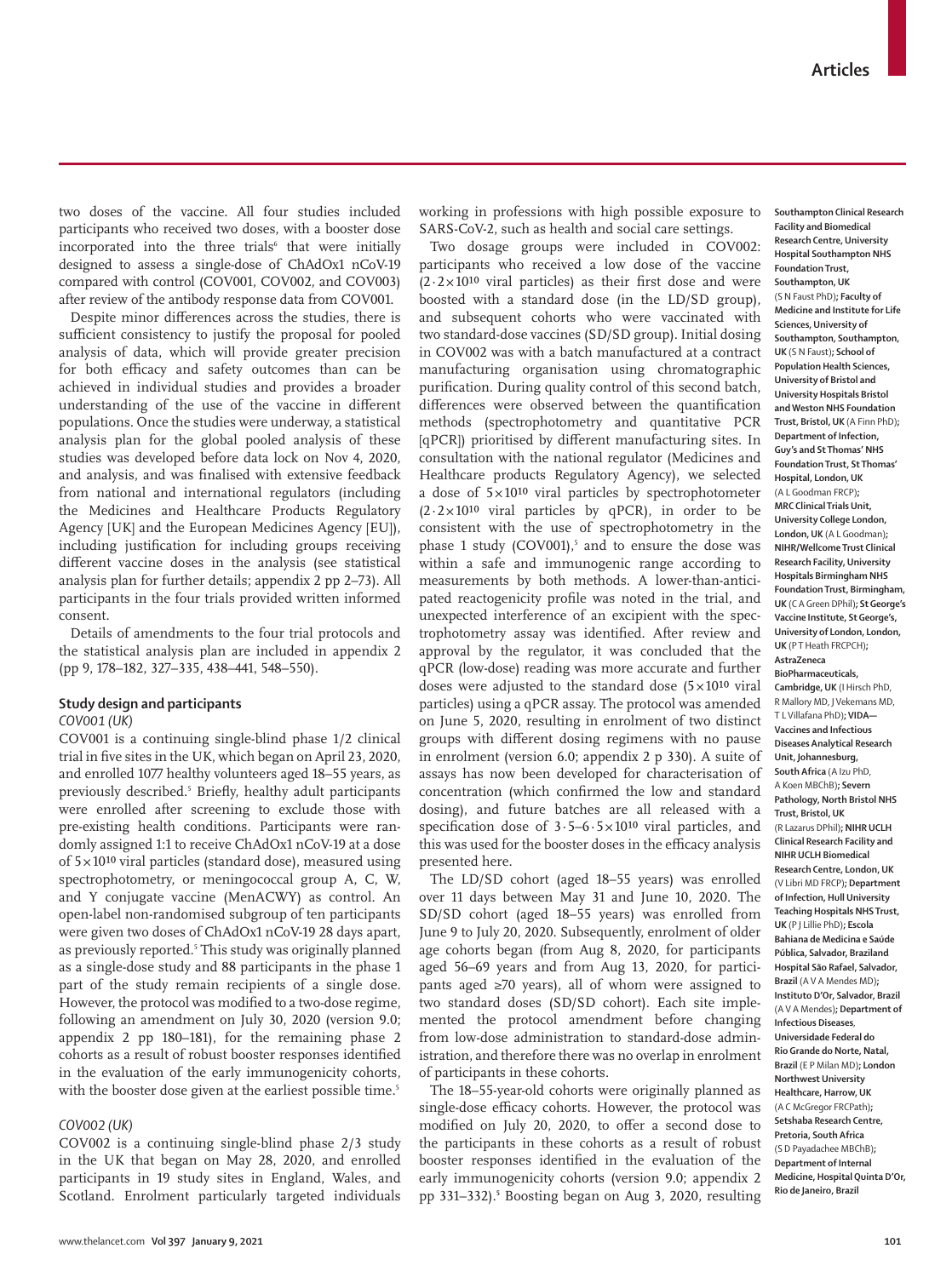(A Pittella MD)**; Instituto D'Or de Pesquisa e Ensino (IDOR), Rio de Janeiro, Brazil** (A Pittella)**; Department of Internal Medicine, Universidade UNIGRANRIO, Rio de Janeiro, Brazil** (A Pittella MD)**; NIHR Imperial Clinical Research Facility and NIHR Imperial Biomedical Research Centre, London, UK** (K M Pollock PhD)**; Clinical Research Unit, Department of Clinical Medicine, Universidade Federal de Santa Maria, Santa Maria, Brazil** (A V Schwarzbold PhD)**; College of Medical, Veterinary & Life Sciences, Glasgow Dental Hospital & School, University of Glasgow, Glasgow, UK** (A Smith FRCPath)**; Division of Infectious Diseases, Boston Children's Hospital, Boston, MA, USA** (R Song)**; Infectious Diseases Service, Hospital de Clinicas de Porto Alegre, Universidade Federal do Rio Grande do Sul, Porto Alegre, Brazil** (E Sprinz MD)**; Clinical Infection Research Group, Regional Infectious Diseases Unit, Western General Hospital, Edinburgh, UK**  (R K Sutherland FRCP)**; MRC-University of Glasgow Centre for Virus Research & Department of Infectious Diseases, Queen Elizabeth University Hospital, Glasgow, UK** (E C Thomson FRCP PhD)**; Department of Medicine, University of Cambridge, UK** (M E Török FRCP)**; Cambridge University Hospitals NHS Foundation Trust, Cambridge, UK** (M E Török)**; Heart Lung Research Institute, Department of Medicine, University of Cambridge and Royal Papworth Hospital NHS Foundation Trust, Cambridge, UK** (M Toshner MD)**; University of Nottingham and Nottingham University Hospitals NHS Trust, UK** (D P J Turner PhD)**; Public Health Wales, Cardiff, Wales**

(C J Williams FFPH)**; Aneurin Bevan University Health Board, Newport, UK** (C J Williams) Correspondence to:

Prof Andrew J Pollard, Department of Paediatrics, University of Oxford, Oxford, OX3 9DU, UK **andrew.pollard@paediatrics. ox.ac.uk**

See **Online** for appendix 1 See **Online** for appendix 2 in a longer gap between prime and booster vaccines in these cohorts than for those aged 55–69 years and those aged 70 years or older, as these participants were enrolled into two-dose groups from the start.

Results for participants enrolled into immunogenicity subgroups have been previously published, including a small subset who received a low-dose boost.6 Full details are available in the study protocol (appendix 2 pp 184–342) and the procedures have been previously described.<sup>6</sup>

#### *COV003 (Brazil)*

COV003 is a continuing single-blind phase 3 study in Brazil that began on June 23, 2020. The focus of recruitment was targeted at those at high risk of exposure to the virus, including health-care workers at six sites across Brazil. Participants were aged 18 years or older, and this trial included individuals with stable pre-existing health conditions. All participants were offered two doses of the vaccine at a dose of  $3.5-6.5 \times 10^{10}$  viral particles with administration up to 12 weeks apart (target 4 weeks), following a protocol amendment on July 28, 2020, to include booster groups (version 4.0; appendix 2 pp 438–439). Full details are available in the study protocol (appendix 2 pp 343–441).

#### *COV005 (South Africa)*

COV005 is a continuing double-blind phase 1/2 study in South Africa in healthy adults aged 18–65 years living without HIV that began on June 28, 2020. An additional immunogenicity cohort of those living with HIV was also enrolled but are not included in this interim analysis. All participants were offered two doses of the vaccine at a dose of  $3.5-6.5 \times 10^{10}$  viral particles, with doses administered 4 weeks apart. A small subgroup of 44 participants received a half-dose vaccine (21 as their first dose and 23 as their second dose) as a result of variability in the release assay, before the adoption of new methods for characterisation of concentration. Adjustment in dose was discussed with and approved by the national regulator. Full details are available in the study protocol (appendix 2 pp 442–559).

A combined independent data safety monitoring board reviews safety data from all four trials on a regular basis.

#### **Randomisation and masking**

In efficacy cohorts for all studies, participants were randomised 1:1 to receive ChAdOx1 nCoV-19 or a control product. In COV002, MenACWY was chosen as the control group vaccine to minimise the chance of accidental participant unmasking due to local or systemic reactions to the vaccine. COV003 used MenACWY as the control for the first dose and saline for the second dose. In COV005, participants randomly assigned to the control group were administered saline solution. Randomisation lists were prepared by the study statistician (MV) using block randomisation, stratified by study site and study group, and uploaded into to the secure web platform used for the study electronic case report form (REDCap version 9.5.22) for COV001, COV002, and COV003. In COV005, the randomisation list was held by the unmasked study pharmacist who prepared the vaccines for administration, with all other trial staff masked to group allocation. The trial staff administering the vaccine prepared vaccines out of sight of the participants and syringes were covered with an opaque material until ready for administration to ensure masking of participants.

#### **Procedures**

The recombinant adenovirus for ChAdOx1 nCoV-19 was manufactured and vialed by Advent (Pomezia, Italy), and additional batches produced by COBRA Biologics (Keele, UK) and vialed by Symbiosis (Sterling, UK). Both were manufactured according to Good Manufacturing Practice and approved by the regulatory agency in the UK, the Medicines and Healthcare products Regulatory Agency.

Baseline assessments included review of inclusion and exclusion criteria, medical history, vital signs measurement, history-directed clinical examination, and collection of serum for SARS-CoV-2 serology.

Participants across all four trials were asked to contact the study site if they experienced specific symptoms associated with COVID-19 and received regular reminders to do so. Those who met symptomatic criteria had a clinical assessment, a swab taken for a nucleic acid amplification test (NAAT), and blood samples taken for safety and immunogenicity. In the UK and Brazil, the list of qualifying symptoms for swabbing included any one of the following: fever of at least 37·8°C, cough, shortness of breath, and anosmia or ageusia. In South Africa, the list of qualifying symptoms for swabbing was broader, and additionally included myalgia, chills, sore throat, headache, nasal congestion, diarrhoea, runny nose, fatigue, nausea, vomiting, and loss of appetite.

In all studies, if participants were tested outside of the trial, either in their workplace if a health-care worker or by private providers, these results were recorded and assessed by a masked independent endpoint review committee. The source of each swab was recorded plus the details of the test kit where available.

To test for asymptomatic infections, participants in COV002 in the UK were asked to provide a weekly selfadministered nose and throat swab for NAAT testing from 1 week after first vaccination using kits provided by the UK Department of Health and Social Care (DHSC). Participants were given home test kits provided by the DHSC that included step-by-step instructions on how to do a self-swab and a link to a demonstration video. The site trial team provided support with logistics of packaging and returning test kits and tracking swab results to participants if required. Swabs were taken by participants in their homes and posted to dedicated DHSC testing laboratories for processing. Participants were directly informed of their results by text or email from the National Health Service (NHS). Swab results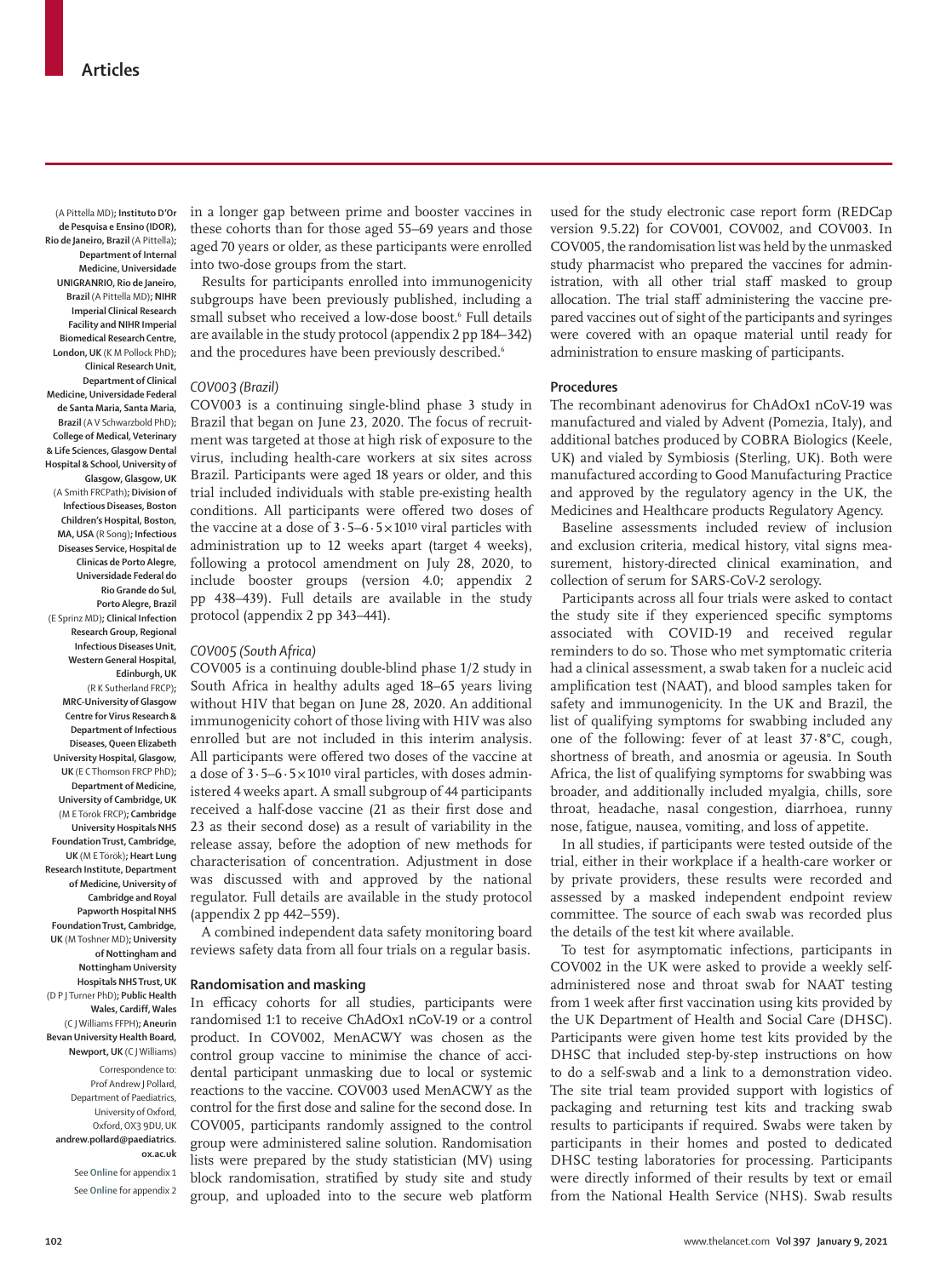from participants in England and Wales were provided to the trial statistician on a daily basis by the NHS and matched to individuals based on personal identification data (name, date of birth, NHS number, and postcode). Swab results from participants in Scotland were unavailable to the study team at the time of the data cutoff for this analysis, but will be included in future analyses. Any swab results that were not able to be matched to a study participant using at least two pieces of personal data were not added to the study database.

In Brazil, there was no testing plan for asymptomatic infections. In South Africa, asymptomatic infections were detected from swabs obtained at study visits attended, but are not summarised here as there were only a small number of timepoints for detection of these cases.

All cases of COVID-19 were reviewed by two members of a masked independent clinical review team who assessed clinical details, including medical history, symptoms, adverse events, and swab results, and assigned severity scores according to the WHO clinical progression scale.<sup>8</sup>

For symptomatic participants in COV002 in the UK, weekly swabbing continued both before and after participants reported symptoms to the study site. Thus, a participant who reported symptoms and was clinically assessed might also have had additional swabs return positive results through the asymptomatic testing process for several weeks. In addition, due to the large number of health-care workers enrolled in these studies, some participants were tested according to their workplace testing policies and these results were also entered into the database for review by the masked endpoint evaluation committee. Further exploratory assessment of the length of time participants remained NAAT-positive, and the sources of information used for case detection will be done in future analyses.

#### **Outcomes**

The primary objective was to evaluate the efficacy of ChAdOx1 nCoV-19 vaccine against NAAT-confirmed COVID-19. The primary outcome was virologically confirmed, symptomatic COVID-19, defined as a NAATpositive swab combined with at least one qualifying symptom (fever ≥37·8°C, cough, shortness of breath, or anosmia or ageusia).

All participants were given an emergency 24-h telephone number to contact the on-call study physician for the duration of the study to report any illnesses. Serious adverse events were recorded throughout the study and reviewed at each study visit, with causality assigned by the site investigator. Events were clinically coded according to the Medical Dictionary for Regulatory Activities.

#### **Statistical analysis**

The plan for assessing efficacy and safety for the ChAdOx1 nCoV-19 vaccine is based on global analyses using all available data from four studies with analysis pooled across the studies. A global statistical analysis plan for pooling study data was developed, after extensive advice from regulators, to prespecify the analyses that would contribute to the assessment of efficacy and this was signed off before any data analysis was conducted.

Randomised participants who received at least one dose in all studies are included in the safety analysis. However, each study had to meet prespecified criteria of having at least five cases eligible for inclusion in the primary outcome before a study was included in efficacy analyses. Neither COV001 or COV005 met these criteria and so are not included in the efficacy assessment for this interim analysis. It is expected that they will be included in efficacy assessments in future analyses once more cases have accrued. Additionally, only efficacy groups for COV002 (ie, groups 4, 6, 9, and 10) were included.

Vaccine efficacy was calculated as 1- adjusted relative risk (ChAdOx1 nCoV-19 *vs* control groups) computed using a Poisson regression model with robust variance.<sup>9</sup> The model contained terms for study, treatment group, and age group (18–55, 56–69, and  $\geq$ 70 years) at randomisation. A reduced model that did not contain a term for age was used for models affected by convergence issues due to having few cases in the older age groups. The logarithm of the period at risk for the primary endpoint for pooled analysis was used as an offset variable in the model to adjust for volunteers having different follow-up times during which the events occurred. Cumulative incidence is presented using the Kaplan-Meier method.

The global pooled analysis plan allowed for an interim and a final efficacy analysis with  $\alpha$  adjusted between the two analyses using a flexible gamma α-spending function, with significance being declared if the lower bound of the  $(1-\alpha)$ % CI is greater than 20%. Evidence of efficacy at the time of the interim analysis was not considered reason to stop the trials and all trials are continuing to accrue further data that will be included in future analyses.

The first interim analysis was planned to be triggered when at least 53 cases in participants who had received two standard-dose vaccines (SD/SD) had accrued that met the primary outcome definition more than 14 days after the second dose. This analysis provides 77% power for the 20% threshold to assume a true vaccine efficacy of 70%. Although the number of cases in the SD/SD cohort was used as the trigger for the interim analysis, the prespecified primary analysis included both SD/SD and LD/SD recipients. Due to the rapid increase in incidence of COVID-19 in the UK in October, more than 53 cases had accrued by the time of data lock for this interim analysis. There were 98 cases available for inclusion in the SD/SD cohorts. Based on these numbers, the α level calculated using the gamma  $α$ -spending function for this analysis is 4·16%.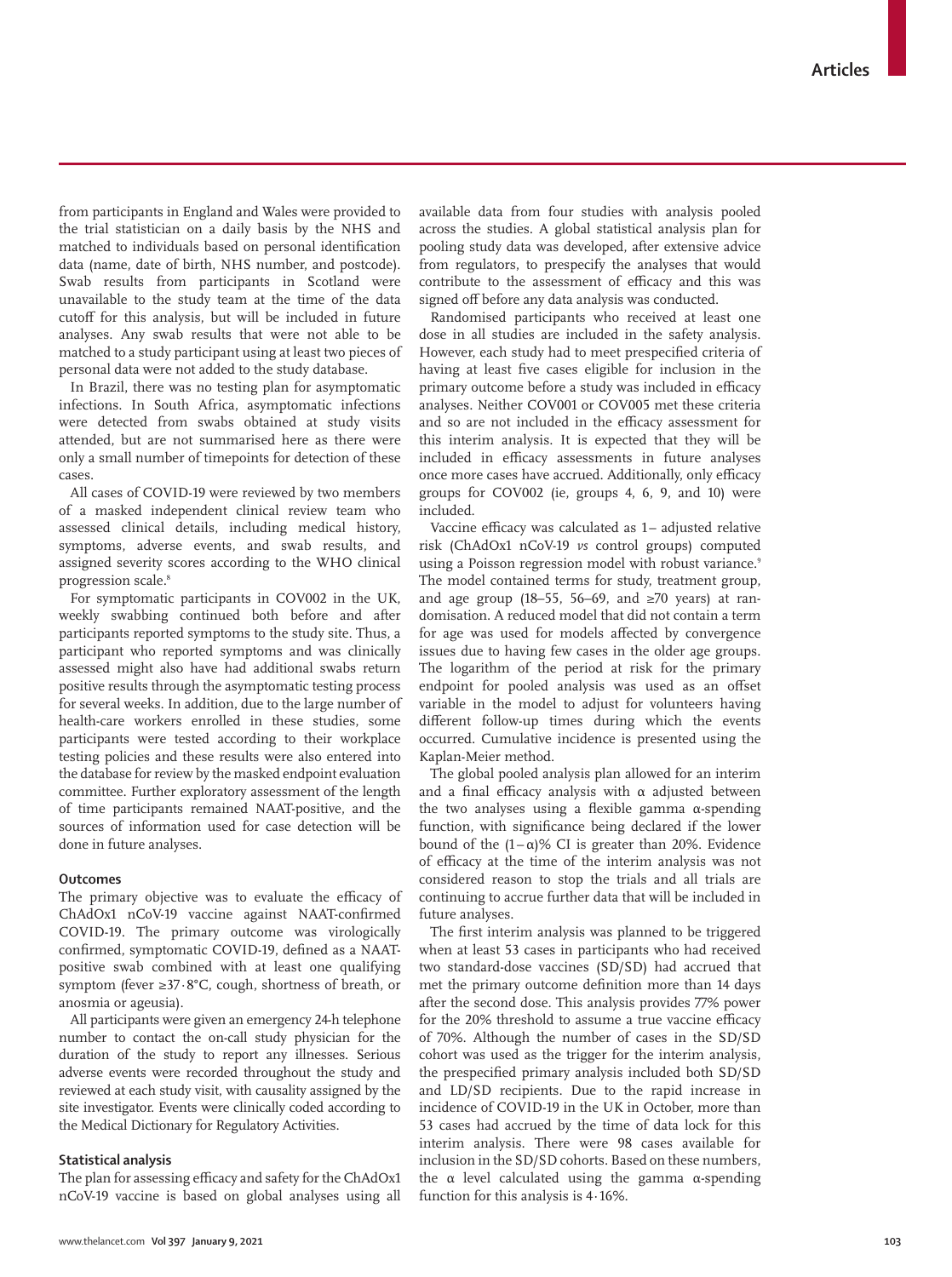Participants were excluded from the primary efficacy analysis if they were seropositive at baseline or had no baseline result. Other exclusions included those with NAAT-positive swabs within 14 days after the second vaccination, or those who discontinued from the study before having met the primary efficacy endpoint with a follow-up time of less than 15 days after the second vaccination. All reasons for exclusion are shown in appendix 1 (pp 5–8).

An analysis of efficacy after the first standard-dose vaccine in those who only received standard-dose vaccines was undertaken as a secondary analysis. Individuals were excluded if they had a NAAT-positive swab within 21 days after their first standard-dose vaccine.

Participants were analysed according to the vaccines they received. Sensitivity analyses included those who were seropositive at baseline and an intention-to-treat analysis. Safety analyses include all randomised participants who received at least one dose of any vaccine in any study.

Prespecified subgroup analyses are not included in this report but will be presented in future analyses when a larger dataset is available. However, in response to reviewer and editorial comments, a small number of exploratory subgroup comparisons has been included to explore differences in efficacy in the LD/SD and SD/SD groups and potential confounder variables. The LD/SD cohort in the UK comprised participants aged 18–55 years who received their second dose after a substantial gap. Age and the time difference between vaccines were therefore potential confounders and were explored further in subgroup analyses, restricted to those aged 18–55 years, those with more than 8 weeks' interval between vaccine doses, and a comparison of those in the SD/SD cohort receiving vaccines at short (<6 weeks) or long (≥6 weeks) intervals. Subgroup comparisons were done by incorporating the treatment-by-subgroup interaction term in the model and reporting the p value for the interaction term.

Data analysis was done using R (version 3.6.1 or later). Robust Poisson models were fitted using the PROC GENMOD function in SAS (version 9.4). The α level for the analysis was calculated using the gsDesign function in R. The cutoff date for inclusion in the analysis was Nov 4, 2020, and the data lock date was Nov 21, 2020.

The four trials are registered at ISRCTN89951424 (COV003) and ClinicalTrials.gov, NCT04324606 (COV001), NCT04400838 (COV002), and NCT04444674 (COV005).

#### **Role of the funding source**

AstraZeneca reviewed the data from the study and the final manuscript before submission, but the academic authors

|                                           | COV002 (UK; LD/SD; N=2741)    |                       | COV002 (UK; SD/SD; N=4807)    |                       | COV003 (Brazil; all SD/SD; N=4088) |                                   |
|-------------------------------------------|-------------------------------|-----------------------|-------------------------------|-----------------------|------------------------------------|-----------------------------------|
|                                           | ChAdOx1 nCoV-19<br>$(n=1367)$ | MenACWY<br>$(n=1374)$ | ChAdOx1 nCoV-19<br>$(n=2377)$ | MenACWY<br>$(n=2430)$ | ChAdOx1 nCoV-19<br>$(n=2063)$      | MenACWY plus saline<br>$(n=2025)$ |
| Age, years                                |                               |                       |                               |                       |                                    |                                   |
| $18 - 55$                                 | 1367 (100.0%)                 | 1374 (100.0%)         | 1879 (79.0%)                  | 1922 (79.1%)          | 1843 (89.3%)                       | 1833 (90.5%)                      |
| $56 - 69$                                 | $\mathbf{0}$                  | $\mathbf 0$           | 285 (12.0%)                   | 293 (12.1%)           | 209 (10.1%)                        | $187(9.2\%)$                      |
| $\geq 70$                                 | $\mathbf{0}$                  | $\mathbf{0}$          | $213(9.0\%)$                  | 215(8.8%)             | $11(0.5\%)$                        | $5(0.2\%)$                        |
| Sex                                       |                               |                       |                               |                       |                                    |                                   |
| Female                                    | 886 (64.8%)                   | 927 (67.5%)           | 1378 (58.0%)                  | 1437 (59.1%)          | 1261 (61.1%)                       | 1156 (57.1%)                      |
| Male                                      | 481 (35.2%)                   | 447 (32.5%)           | 999 (42.0%)                   | 993 (40.9%)           | 802 (38.9%)                        | 869 (42.9%)                       |
| BMI, kg/m <sup>2</sup>                    | $25.2(22.8-28.7)$             | $25.3(22.7 - 28.8)$   | $25.4(22.9 - 28.7)$           | 25.5 (22.9-29.1)      | $25.6(22.8-29.1)$                  | $25.6(23.1 - 29.0)$               |
| Ethnicity                                 |                               |                       |                               |                       |                                    |                                   |
| White                                     | 1257 (92.0%)                  | 1278 (93.0%)          | 2153 (90.6%)                  | 2214 (91.1%)          | 1357 (65.8%)                       | 1366 (67.5%)                      |
| Black                                     | $6(0.4\%)$                    | $2(0.1\%)$            | 17 (0.7%)                     | $14(0.6\%)$           | 230 (11.1%)                        | 210 (10.4%)                       |
| Asian                                     | 76 (5.6%)                     | 59 (4.3%)             | 137 (5.8%)                    | 138 (5.7%)            | 54(2.6%)                           | 53 $(2.6%)$                       |
| Mixed                                     | $19(1.4\%)$                   | 22(1.6%)              | 48 (2.0%)                     | 42 (1.7%)             | 410 (19.9%)                        | 386 (19.1%)                       |
| Other                                     | 9(0.7%)                       | 13 (0.9%)             | $22(0.9\%)$                   | $22(0.9\%)$           | $12(0.6\%)$                        | $10(0.5\%)$                       |
| Health and social care<br>setting workers | 1236 (90.4%)                  | 1253 (91.2%)          | 1441 (60.6%)                  | 1513 (62.3%)          | 1833 (88.9%)                       | 1775 (87.7%)                      |
| Comorbidities                             |                               |                       |                               |                       |                                    |                                   |
| Cardiovascular disease                    | 104(7.6%)                     | 92(6.7%)              | 264 (11.1%)                   | 266 (10.9%)           | 271 (13.1%)                        | 244 (12.0%)                       |
| Respiratory disease                       | 158 (11.6%)                   | 176 (12.8%)           | 285 (12.0%)                   | 316 (13.0%)           | 215 (10.4%)                        | 210 (10.4%)                       |
| <b>Diabetes</b>                           | 18(1.3%)                      | $15(1.1\%)$           | 58(2.4%)                      | 60(2.5%)              | 59 (2.9%)                          | $60(3.0\%)$                       |

Data are n (%) or median (IQR). The primary efficacy population (LD/SD and SD/SD) includes randomly assigned participants who were seronegative at baseline and received LD/SD or SD/SD or were in the corresponding control group, and remained on study more than 14 days after their second dose without having had a previous virologically confirmed severe acute respiratory syndrome coronavirus 2 infection. In addition, for groups in COV002, only efficacy groups (ie, groups 4, 6, 9, and 10) are included. LD/SD=low-dose prime plus standard-dose boost. SD/SD=two standard-dose vaccines given. MenACWY=meningococcal group A, C, W, and Y conjugate vaccine. BMI=body-mass index.

*Table 1:* **Baseline characteristics of participants included in the primary efficacy population, by study and dosing strategy**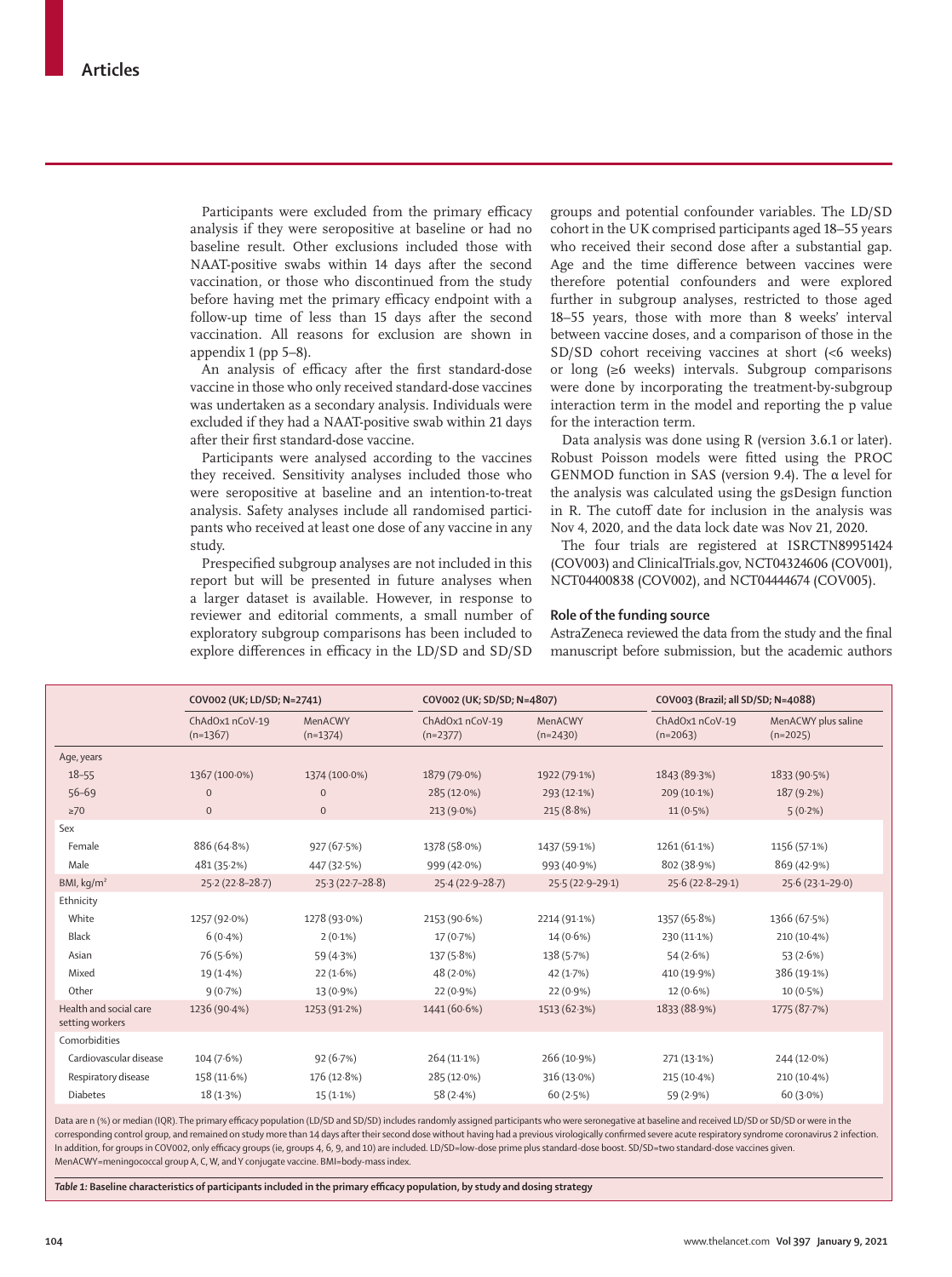|                                                       | <b>Total</b><br>number<br>of cases | ChAdOx1 nCoV-19 |                                                                          | Control         |                                                                          | Vaccine efficacy (CI*)            |
|-------------------------------------------------------|------------------------------------|-----------------|--------------------------------------------------------------------------|-----------------|--------------------------------------------------------------------------|-----------------------------------|
|                                                       |                                    | $n/N$ (%)       | Incidence rate per<br>1000 person-years<br>(person-days of<br>follow-up) | $n/N$ (%)       | Incidence rate per<br>1000 person-years<br>(person-days of<br>follow-up) |                                   |
| All LD/SD and SD/SD<br>recipients                     | 131                                | 30/5807 (0.5%)  | 44.1 (248 299)                                                           | 101/5829 (1.7%) | 149.2 (247228)                                                           | 70.4% (54.8 to 80.6) <sup>†</sup> |
| <b>COV002 (UK)</b>                                    | 86                                 | 18/3744 (0.5%)  | 38.6 (170369)                                                            | 68/3804 (1.8%)  | 145.7 (170 448)                                                          | 73.5% (55.5 to 84.2)              |
| LD/SD recipients                                      | 33                                 | 3/1367(0.2%)    | 14.9 (73313)                                                             | 30/1374 (2.2%)  | 150.2 (72 949)                                                           | 90.0% (67.4 to 97.0) ‡§           |
| SD/SD recipients                                      | 53                                 | 15/2377 (0.6%)  | 56.4 (97056)                                                             | 38/2430 (1.6%)  | 142.4 (97499)                                                            | 60.3% (28.0 to 78.2)              |
| COV003 (Brazil; all SD/SD)                            | 45                                 | 12/2063 (0.6%)  | 56.2 (77 930)                                                            | 33/2025 (1.6%)  | 157.0 (76780)                                                            | 64.2% (30.7 to 81.5)‡             |
| All SD/SD recipients                                  | 98                                 | 27/4440 (0.6%)  | 56.4 (174 986)                                                           | 71/4455 (1.6%)  | 148.8 (174279)                                                           | 62.1% (41.0 to 75.7)              |
| Other non-primary<br>symptomatic COVID-19<br>disease¶ | 18                                 | 7/5807 (0.1%)   | 10.3 (248 299)                                                           | 11/5829 (0.2%)  | 16.3 (247228)                                                            | 36.4% (-63.8 to 75.3)‡            |
| Any symptomatic COVID-19<br>disease                   | 149                                | 37/5807 (0.6%)  | 54.4 (248299)                                                            | 112/5829 (1.9%) | 165.5 (247228)                                                           | 67.1% (52.3 to 77.3)              |
| Asymptomatic or symptoms<br>unknown (COV002)          | 69                                 | 29/3288 (0.9%)  | 69.8 (151673)                                                            | 40/3350 (1.2%)  | 96.0 (152138)                                                            | 27.3% (-17.2 to 54.9)             |
| LD/SD recipients                                      | 24                                 | 7/1120 (0.6%)   | 41.4 (61782)                                                             | 17/1127 (1.5%)  | 100.6 (61730)                                                            | 58.9% (1.0 to 82.9)‡              |
| SD/SD recipients                                      | 45                                 | 22/2168 (1.0%)  | 89.4 (89891)                                                             | 23/2223 (1.0%)  | 92.9 (90 408)                                                            | 3.8% (-72.4 to 46.3)              |
| Any NAAT-positive swab                                | 221                                | 68/5807 (1.2%)  | 100.0 (248299)                                                           | 153/5829 (2.6%) | 226.0 (247228)                                                           | 55.7% (41.1 to 66.7)              |

Vaccine efficacy was calculated from the robust Poisson model. The primary efficacy population (LD/SD and SD/SD) includes randomly assigned participants who were seronegative at baseline and received LD/SD or SD/SD or were in a corresponding control group, and remained on study more than 14 days after their second dose without having had a previous virologically confirmed SARS-CoV-2 infection. In addition, for groups in COV002, only efficacy groups (ie, groups 4, 6, 9, and 10) are included. SARS-CoV-2=severe acute respiratory syndrome coronavirus 2. LD/SD=low-dose prime plus standard-dose boost. SD/SD=two standard-dose vaccines given. NAAT=nucleic acid amplification test. \*CIs are 95% unless indicated otherwise. †95·8% CI used for primary analysis. ‡Vaccine efficacy calculated from a reduced robust Poisson model that was not adjusted for age. All other models included an adjustment for age. §p value for interaction term comparing LD/SD with SD/SD is p=0·010. ¶Other non-primary symptomatic COVID-19 disease includes cases who have symptoms other than the five main symptoms that are required for inclusion in the primary analysis (eg, a participant who has diarrhoea and malaise but no fever, cough, shortness of breath, anosmia, or ageusia).

*Table 2:* **Efficacy against SARS-CoV-2 more than 14 days after a second dose of ChAdOx1 nCoV-19 vaccine in the primary efficacy population**

retained editorial control. All other funders of the study had no role in the study design, data collection, data analysis, data interpretation, or writing of the report. All authors had full access to all the data in the study and had final responsibility for the decision to submit for publication.

#### **Results**

Between April 23 and Nov 4, 2020, 23 848 participants were recruited and vaccinated across the four studies: 1077 in COV001 (UK), 10 673 in COV002 (UK), 10 002 in COV003 (Brazil), and 2096 in COV005 (South Africa). 11 636 participants in COV002 and COV003 met the inclusion criteria for the primary analysis, 5807 of whom received two doses of ChAdOx1 nCoV-19 and 5829 of whom received two doses of control product. A trial profile and reasons for exclusion from the primary analysis are shown in appendix 1 (pp 5–7). Here, we provide safety data on 74 341 person-months of follow-up after first dose (median 3·4 months, IQR 1·3–4·8) and 29 060 person-months of follow-up after two doses (median 2·0, 1·3–2·3).

Of the participants in COV002 and COV003 included in the primary efficacy analyses, the majority were aged 18–55 years (6542 [86·7%] of 7548 in the UK and 3676 [89·9%] of 4088 in Brazil; table 1). Those aged 56 years or older were recruited later and contributed 12·2% of the total cohort in the current analysis (1006 [13·3%] in the UK and 412 [10·1%] in Brazil). 7045 (60·5%) participants were female. 6902 (91·4%) participants in the UK and 2723 (66 $\cdot$ 6%) participants in Brazil were white (table 1). Baseline participants of the safety population are shown in appendix 1 (pp 9–10).

The timing of priming and booster vaccine administration varied between studies. As protocol amendments to add a booster dose took place when the trials were underway, and owing to the time taken to manufacture and release a new batch of vaccine, doses could not be administered at a 4-week interval. 1459 (53·2%) of 2741 participants in COV002 in the LD/SD group received a second dose at least 12 weeks after the first (median 84 days, IQR 77—91) and only 22 (0·8%) received a second dose within 8 weeks of the first. The median interval between doses for the SD/SD group in COV002 was 69 days (50–86). Conversely, the majority of participants in COV003 in the SD/SD group (2493 [61·0%] of 4088) received a second dose within 6 weeks of the first (median 36 days, 32–58; appendix 1 p 11).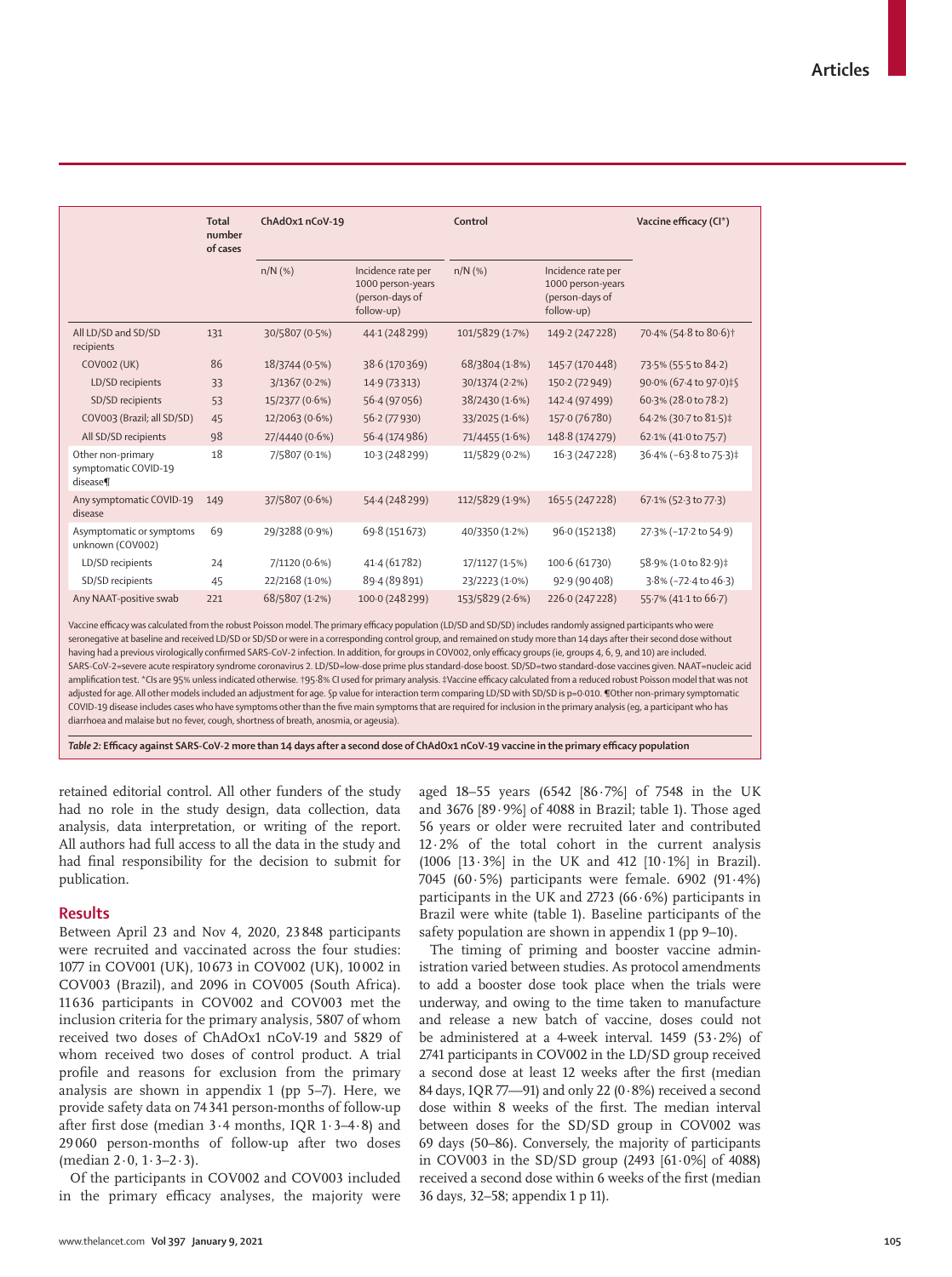A small proportion of participants were seropositive at baseline (138 [1·3%] of 10673 in the UK and 235 [2·3%] of 10002 in Brazil). Three participants seropositive at baseline had subsequent NAAT-positive swabs. One participant had an asymptomatic infection 3 weeks after a first dose of ChAdOx1 nCoV-19. Two other participants in the control group had symptomatic infections 8 weeks and 21 weeks after their baseline sample was taken.

There were 131 cases of symptomatic COVID-19 in LD/SD or SD/SD recipients who were eligible for inclusion in the primary efficacy analysis more than 14 days after the second dose of vaccine (table 2). There



*Figure:* **Kaplan-Meier cumulative incidence of primary symptomatic, NAAT-positive COVID-19** Cumulative incidence of symptomatic COVID-19 after two doses (left) or after first standard dose in participants receiving only standard-dose vaccines (right). Grey shaded areas show the exclusion period after each dose in which cases were excluded from the analysis. Blue and red shaded areas show 95% CIs. LD/SD=low-dose prime plus standard-dose boost. MenACWY=meningococcal group A, C, W, and Y conjugate vaccine. NAAT=nucleic acid amplification test. SD/SD=two standard-dose vaccines given.

were 30  $(0.5\%)$  cases among 5807 participants in the vaccine arm and 101 (1·7%) cases among 5829 participants in the control group, resulting in vaccine efficacy of 70·4% (95·8% CI 54·8–80·6; table 2; figure). In participants who received two standard-dose vaccines, vaccine efficacy was  $62.1\%$  (95% CI  $41.0-75.7$ ), whereas in those who received a low dose as their first dose of vaccine, efficacy was higher at 90·0% (67·4–97·0;  $p_{interaction} = 0.010$ ; table 2; appendix 1 pp 12–13).

In England and Wales, 129529 weekly self-swabs were processed by the DHSC, of which 126 324 (97·5%) were matched to study participants. There were 435 positive swabs, of which 354 (81·4%) were matched. Symptoms in these participants were not routinely assessed as swabs were done at home and sent for testing through the post. Asymptomatic infections or those with unreported symptoms were detected in 69 participants (table 2). Vaccine efficacy in the 24 LD/SD recipients was 58·9% (95% CI 1·0 to 82·9), whereas it was 3·8% (−72·4 to 46·3) in the 45 participants receiving SD/SD (table 2).

Results from sensitivity analyses, including participants who were seropositive at baseline and by intention to treat, were very similar to main results (data not shown).

Results from the subgroup comparisons presented in this analysis were similar to overall results (table 3). In the SD/SD UK cohort who were aged 18–55 years, 49 cases were available for inclusion in the analysis and vaccine efficacy was 59·3% (95% CI 25·1 to 77·9;  $p<sub>interaction</sub>=0.019$ ; table 3). When further restricted to those who received their vaccines more than 8 weeks apart, 33 cases were included in the SD/SD analysis and vaccine efficacy was  $65.6\%$  (24 $.5$  to  $84.4$ ;  $p_{interaction} = 0.082$ ; table 3; appendix 1 pp 12–13). In the SD/SD cohorts in the UK and Brazil, vaccine efficacy was similar when analysed in subgroups according to time between

|                                                                                | Total number<br>of cases | ChAdOx1 nCoV-19      | Control        | Vaccine efficacy (95% CI) | p value for<br>interaction |
|--------------------------------------------------------------------------------|--------------------------|----------------------|----------------|---------------------------|----------------------------|
| COV002 (UK), age 18-55 years*                                                  | $\cdot$                  | $\cdots$             | $\cdots$       | $\cdots$                  | 0.019                      |
| LD/SD recipients                                                               | 33                       | 3/1367(0.2%)         | 30/1374 (2.2%) | 90.0% (67.3 to 97.0)      |                            |
| SD/SD recipients                                                               | 49                       | 14/1879 (0.7%)       | 35/1922 (1.8%) | 59.3% (25.1 to 77.9)      |                            |
| COV002 (UK), age 18-55 years with >8 weeks'<br>interval between vaccine doses* | $\cdot$                  | $\ddot{\phantom{a}}$ | $\cdot$        | $\ddot{\phantom{a}}$      | 0.082                      |
| LD/SD recipients                                                               | 33                       | 3/1357 (0.2%)        | 30/1362 (2.2%) | 90.0% (67.3 to 97.0)      | $\cdot$ .                  |
| SD/SD recipients                                                               | 34                       | 8/1407(0.6%)         | 26/1512 (1.7%) | 65.6% (24.5 to 84.4)      | $\cdots$                   |
| All SD/SD (UK and Brazil)+                                                     | $\cdot$                  | $\cdots$             | $\cdot$        | $\cdots$                  | 0.557                      |
| <6 weeks' interval between vaccine doses                                       | 28                       | 9/1702(0.5%)         | 19/1698 (1.1%) | 53.4% (-2.5 to 78.8)      | $\cdots$                   |
| >6 weeks' interval between vaccine doses                                       | 70                       | 18/2738 (0.7%)       | 52/2757 (1.9%) | 65.4% (41.1 to 79.6)      | $\cdot$ .                  |

Cohorts are all subsets of the primary efficacy population. SARS-CoV-2=severe acute respiratory syndrome coronavirus 2. LD/SD=low-dose prime plus standard-dose boost. SD/SD=two standard-dose vaccines given. BMI=body-mass index. \*Models adjusted for BMI (<30 *vs* ≥30 kg/m²), health-care worker status (yes *vs* no), and ethnicity (white *vs* non-white). †Model adjusted for BMI (<30 *vs* ≥30 kg/m²), health-care worker status (yes *vs* no), ethnicity (white *vs* non-white), age (<56 years *vs* ≥56 years), and study (COV002 *vs* COV003).

*Table 3:* **Subgroup comparisons of efficacy against SARS-CoV-2 more than 14 days after a second dose of ChAdOx1 nCoV-19 vaccine in the primary efficacy population**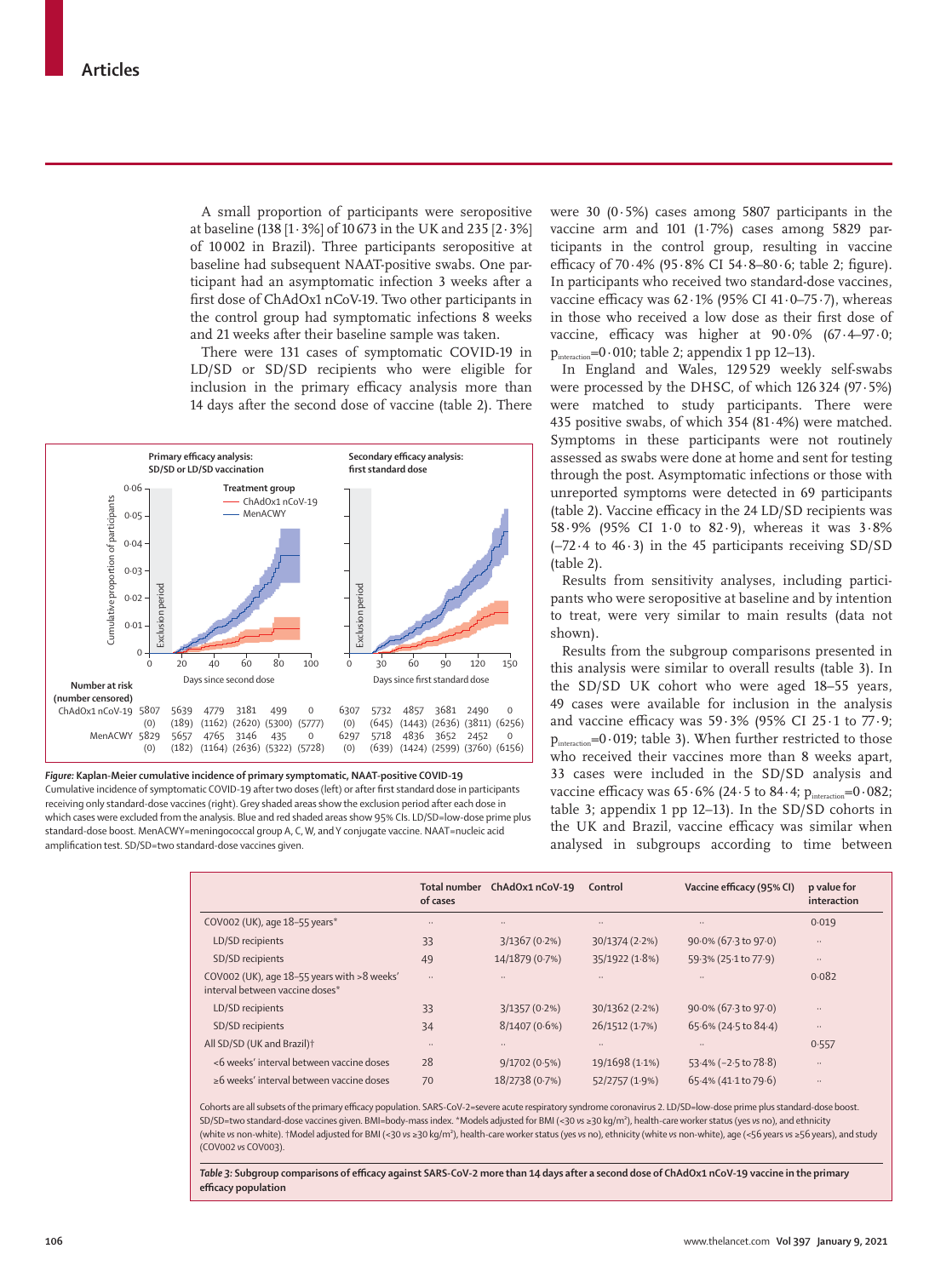|                                                        | <b>Total number</b><br>of cases | ChAdOx1 nCoV-19 |                                                                  | Control         |                                                                  | Vaccine efficacy (95% CI)   |
|--------------------------------------------------------|---------------------------------|-----------------|------------------------------------------------------------------|-----------------|------------------------------------------------------------------|-----------------------------|
|                                                        |                                 | $n/N$ (%)       | Incidence per<br>1000 person-years<br>(person-days of follow-up) | $n/N$ (%)       | Incidence per<br>1000 person-years<br>(person-days of follow-up) |                             |
| <b>COVOO2 (UK)</b>                                     | 90                              | 28/3060 (0.9%)  | 35.4 (288 955)                                                   | 62/3064 (2.0%)  | 78.5 (288 395)                                                   | 55.0% (29.7 to 71.1)        |
| COV003 (Brazil)                                        | 102                             | 23/3247 (0.7%)  | 46.7 (179743)                                                    | 79/3233 (2-4%)  | 162.4 (177 693)                                                  | 71.2% (54.2 to 81.9)        |
| Primary symptomatic COVID-19*                          | 192                             | 51/6307 (0.8%)  | 39.7 (468 698)                                                   | 141/6297 (2.2%) | 110.5 (466 088)                                                  | 64.1% (50.5 to 73.9)        |
| Other non-primary symptomatic<br>COVID-19 <sup>+</sup> | 21                              | 12/6307 (0.2%)  | 9.4(468698)                                                      | $9/6297(0.1\%)$ | 7.1 (466 088)                                                    | $-32.8\%$ (-214.8 to 44.0)‡ |
| Any symptomatic COVID-19                               | 213                             | 63/6307 (1.0%)  | 49.1 (468 698)                                                   | 150/6297(2.4%)  | 117.5 (466 088)                                                  | 58.3% (44.0 to 68.9)        |
| Asymptomatic or symptoms unknown<br>(COV002)           | 71                              | 34/2751 (1.2%)  | 46.8 (265142)                                                    | 37/2760 (1.3%)  | 51.0 (264 994)                                                   | 7.8% (-46.7 to 42.1)        |
| Any NAAT-positive swab                                 | 291                             | 102/6307(1.6%)  | 79.5 (468 698)                                                   | 189/6297 (3.0%) | 148.1 (466 088)                                                  | 46.3% (31.8 to 57.8)        |

Vaccine efficacy was calculated from the robust Poisson model. The first-standard-dose efficacy population includes participants seronegative at baseline who received only standard dose vaccines or were in the corresponding control group, and remained on study 22 days after their first dose without having had a previous virologically confirmed SARS-CoV-2 infection. In addition, for groups in COV002, only efficacy groups (ie, groups 4, 6, 9, and 10) are included. SARS-CoV-2=severe acute respiratory syndrome coronavirus 2. NAAT=nucleic acid amplification test. \*NAAT-positive swab plus at least one of cough, shortness of breath, fever higher than 37·8°C, anosmia, or ageusia. †Other non-primary symptomatic COVID-19 disease includes cases that have symptoms other than the five main symptoms required for inclusion in the primary analysis (eg, a participant who has diarrhoea and malaise but no fever, cough, shortness of breath, anosmia, or ageusia). ‡Vaccine efficacy was calculated from a reduced robust Poisson model (excluding the age group category due to the full model failing to converge). Participants with a low-dose prime were excluded.

*Table 4:* **Efficacy against SARS-CoV-2 more than 21 days after the first standard dose in seronegative participants who received only standard doses**

vaccines, at 53·4% (−2·5 to 78·8) in participants with less than 6 weeks' interval between doses and 65·4% (41·1 to 79·6) in participants with at least 6 weeks' interval  $(p_{interaction}=0.56$ ; table 3).

For our secondary analysis of cases occurring more than 21 days after the first standard dose in participants who received only standard doses, there were 192 included cases with a vaccine efficacy of 64·1% (95% CI 50·5–73·9; table 4; figure)

More than 21 days after their first dose, ten participants were hospitalised due to COVID-19 (defined as WHO clinical progression score ≥4), two of whom were assessed as having severe COVID-19 (WHO score ≥6), including one fatal case. All ten cases were in the control group (table 5).

Five cases included in the primary analysis occurred in those participants older than 55 years of age. Vaccine efficacy in older age groups could not be assessed but will be determined, if sufficient data are available, in a future analysis after more cases have accrued.

Across all four studies, the vaccine had a good safety profile with serious adverse events and adverse events of special interest balanced across the study arms. Serious adverse events occurred in 168 participants, 79 of whom received ChAdOx1 nCoV-19 and 89 of whom received MenACWY or saline control (appendix 1 pp 15–18). There were 175 events (84 in the ChAdOx1 nCoV-19 group and 91 in the control group), three of which were considered possibly related to either the experimental or a control vaccine. A case of haemolytic anaemia in the control group in the UK phase 1/2 study occurring 10 days after MenACWY vaccine was considered possibly related to the intervention and has been previously described.5 A case of transverse myelitis was reported

|                                                                     | ChAdOx1<br>$nCoV-19$<br>$(n=12021)$ | <b>MenACWY</b><br>or saline<br>control<br>$(n=11724)$ |  |  |  |  |
|---------------------------------------------------------------------|-------------------------------------|-------------------------------------------------------|--|--|--|--|
| Hospitalisation (WHO clinical progression score ≥4)                 |                                     |                                                       |  |  |  |  |
| $\leq$ 21 days after the first dose                                 | $2^*$                               | 6                                                     |  |  |  |  |
| >21 days after the first dose and ≤14 days<br>after the second dose | $\Omega$                            | 5                                                     |  |  |  |  |
| >14 days after the second dose                                      | $\Omega$                            | 5                                                     |  |  |  |  |
| Severe COVID-19 (WHO clinical progression score ≥6)                 |                                     |                                                       |  |  |  |  |
| $\leq$ 21 days after the first dose                                 | $\Omega$                            | $\Omega$                                              |  |  |  |  |
| >21 days after the first dose and ≤14 days<br>after the second dose | $\Omega$                            | 1                                                     |  |  |  |  |
| >14 days after the second dose                                      | Ω                                   | 1                                                     |  |  |  |  |

The safety population includes all randomisation participants who received at least one dose of vaccine. Severe COVID-19 (WHO score ≥6) is a subset of hospitalisations (WHO score ≥4). Cases were eligible for inclusion in efficacy if the first symptom or first NAAT-positive result was on or before the data cutoff date (Nov 4, 2020). Two cases appear in this table that do not appear in the table for serious adverse events in appendix 1 (pp 15–20) as the adverse event reporting date was after the data cutoff date. MenACWY=meningococcal group A, C, W, and Y conjugate vaccine. NAAT=nucleic acid amplification test. \*One case on the day of the first vaccination and one case 10 days after the first dose.

*Table 5:* **Hospitalisation for COVID-19 and severe COVID-19 in the safety population**

14 days after ChAdOx1 nCoV-19 booster vaccination as being possibly related to vaccination, with the independent neurological committee considering the most likely diagnosis to be of an idiopathic, short segment, spinal cord demyelination. A potentially vaccine-related serious adverse event was reported 2 days after vaccination in South Africa in an individual who recorded fever higher than 40°C, but who recovered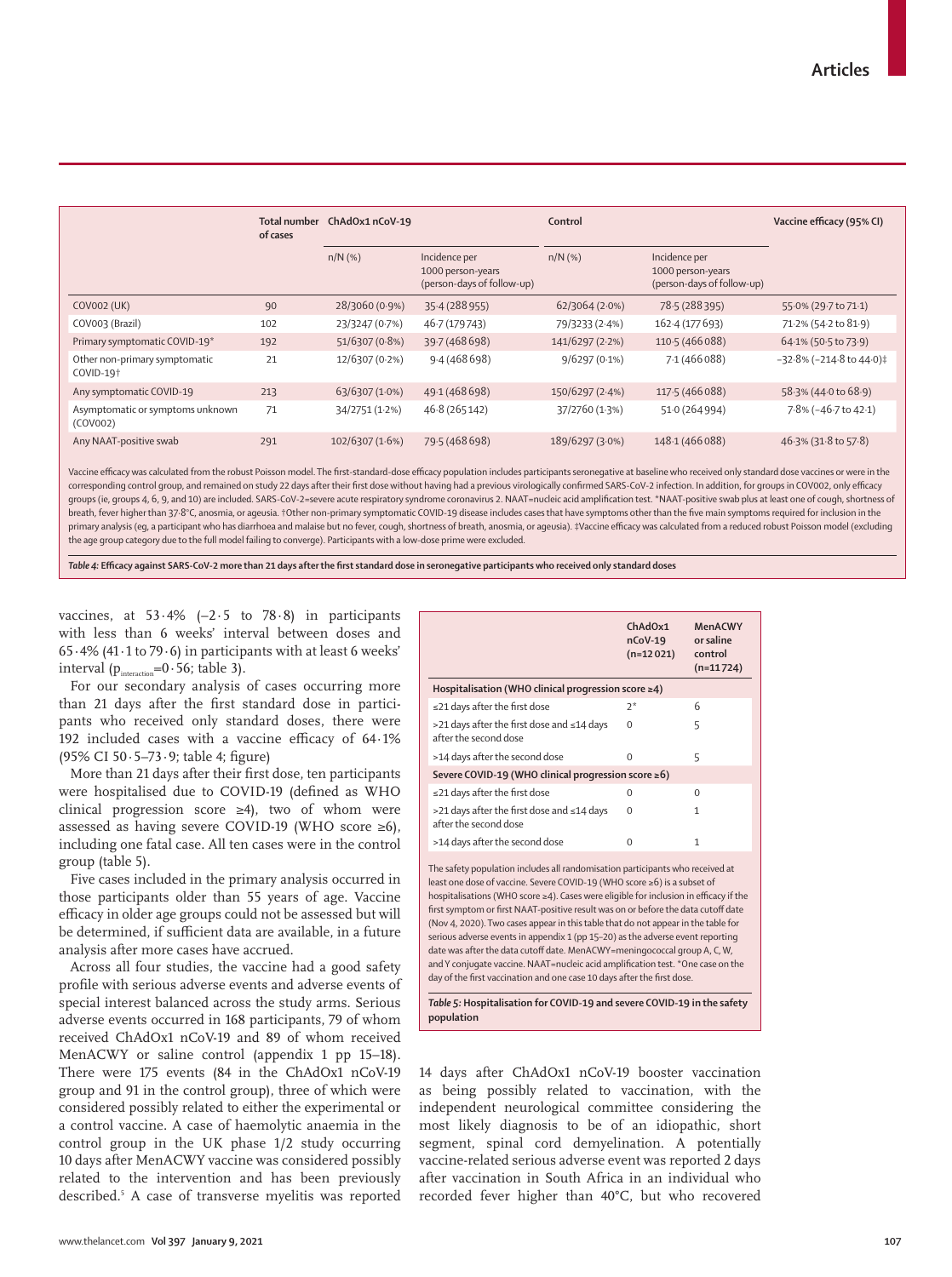rapidly without an alternative diagnosis and was not admitted to hospital. The participant remains masked to group allocation, continues in the trial, and received a second dose of the allocated vaccine without a similar reaction.

There were two additional cases of transverse myelitis that were originally reported as potentially related but later determined to be unlikely to be related to vaccination by an independent committee of neurological experts. One case that occurred 10 days after a first vaccination with ChAdOx1 nCoV-19 was initially assessed as possibly related, but later considered unlikely to be related by the site investigator when further investigation revealed preexisting, but previously unrecognised, multiple sclerosis. The second case was reported 68 days after MenACWY vaccination. While considered possibly related by the site investigator at the time of reporting, an independent panel of neurological experts considered this to be unlikely. All trial participants have recovered, or are in a stable or improving condition.

There were four non-COVID-19 deaths reported across the studies (three in the control arm and one in the ChAdOx1 nCoV-19 arm) that were all considered unrelated to the vaccine, with cause of death assessed as road traffic accident, blunt force trauma, homicide, and fungal pneumonia.

#### **Discussion**

Here, we present the first interim safety and efficacy data for a viral vector coronavirus vaccine, ChAdOx1 nCoV-19, evaluated in four trials across three continents, showing significant vaccine efficacy of 70·4% after two doses and protection of 64·1% after at least one standard dose, against symptomatic disease, with no safety concerns.

The prespecified analysis population, which was determined following feedback from national and international regulators before unblinding of the study, included a pooled analysis from several countries to improve generalisability, and inclusion of two dose subgroups within the UK trial. This pooling strategy was authorised by the chief investigator (AJP) and study statistician (MV), with no concerns about pooling different control groups, and was accepted by regulators involved in the discussions. There had been initial concern that the LD/SD regimen might have lower efficacy than SD/SD, and the regulatory authority acceptance of the inclusion of the two trial regimens (LD/SD and SD/SD) in analysis was based on the observation that these regimens generated similar levels of binding antibody, and would therefore increase the sample size available for analysis without compromising efficacy. The discussion about pooling and inclusion of LD/SD was made at a time when disease rates were low in the UK and, in the face of the pandemic, it was agreed that pooling could provide the earliest possible read on efficacy that could contribute to public health.

No previous trials have been published on the efficacy of a viral-vectored coronavirus vaccine and so this study provides the first peer-reviewed evidence that induction of immune responses against spike protein using viral vectors provides protection against the disease in humans, as has been seen in animal models.

In participants who received two standard doses, efficacy against primary symptomatic COVID-19 was consistent in both the UK  $(60.3\%$  efficacy) and Brazil  $(64.2\%$  efficacy), indicating these results are generalisable across two diverse settings with different timings for the booster dose (with most participants in the UK receiving the booster dose more than 12 weeks after the first dose and most participants in Brazil receiving their second dose within 6 weeks of the first). Exploratory subgroup analyses included at the request of reviewers and editors also showed no significant difference in efficacy estimates when comparing those with a short time window between doses (<6 weeks) and those with longer (≥6 weeks), although further detailed exploration of the timing of doses might be warranted.

Efficacy of 90·0% seen in those who received a low dose as prime in the UK was intriguingly high compared with the other findings in the study. Although there is a possibility that chance might play a part in such divergent results, a similar contrast in efficacy between the LD/SD and SD/SD recipients with asymptomatic infections provides support for the observation (58·9% [95% CI 1·0 to 82·9] *vs* 3·8% [−72·4 to 46·3]). Exploratory subgroup analyses, included at the request of reviewers and editors, that were restricted to participants aged 18–55 years, or aligned (>8 weeks) intervals between doses, showed similar findings. Use of a low dose for priming could provide substantially more vaccine for distribution at a time of constrained supply, and these data imply that this would not compromise protection. While a vaccine that could prevent COVID-19 would have a substantial public health benefit, prevention of asymptomatic infection could reduce viral transmission and protect those with underlying health conditions who do not respond to vaccination, those who cannot be vaccinated for health reasons, and those who will not or cannot access a vaccine, providing wider benefit for society. However, the wide CIs around our estimates show that further data are needed to confirm these preliminary findings, which will be done in future analyses of the data accruing in these ongoing trials.

Similar results have been seen for other vaccines where a reduced number or type of priming dose in infancy can lead to higher responses to a booster vaccine.<sup>10</sup> Further work is needed to determine the mechanism of the increased efficacy with a LD/SD regimen, which might be due to higher levels of neutralising antibody, lower levels of anti-vector immunity with lower vector-derived antigen content of the first dose, or differential antibody functionality or cellular immunity, including altered avidity or immunodominance.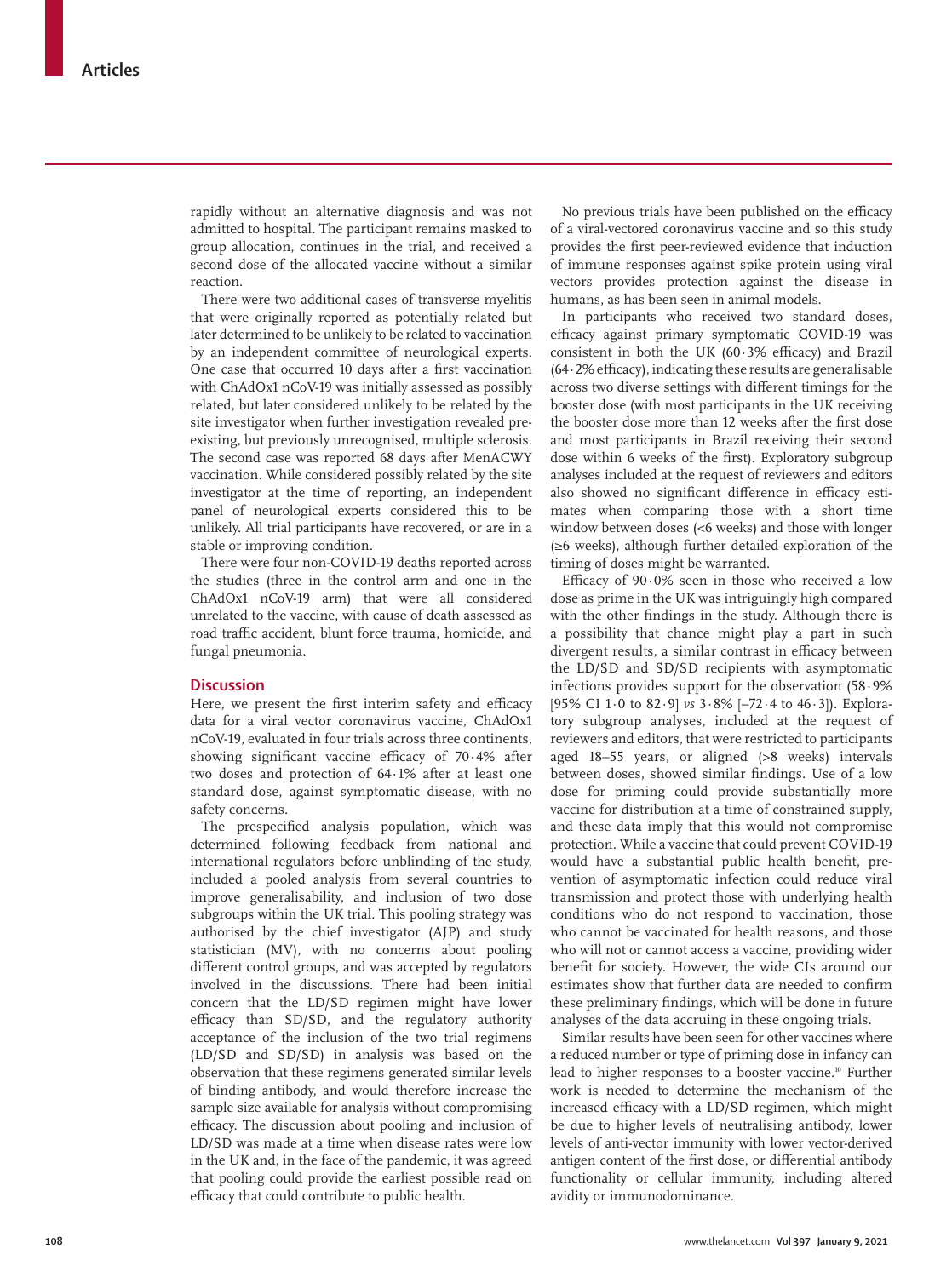Other coronavirus vaccine developers have released preliminary high-level results in public statements, including more than 90% efficacy reported for the lipid nanoparticle mRNA vaccine BNT162b2,<sup>11</sup> 92% efficacy for the Sputnik V vaccine (developed at the National Research Centre for Epidemiology and Microbiology),<sup>12</sup> and 94·5% for the Moderna lipid nanoparticle mRNA-1273 vaccine.<sup>13</sup> The possibility that more than one efficacious vaccine against COVID-19 might be approved for use in the near future is encouraging. However, control of pandemic coronavirus will only be achieved if the licensure, manufacturing, and distribution of these vaccines can be achieved at an unprecedented scale and vaccination is rolled out to all those who are vulnerable.

The US Food and Drug Administration's guidelines indicate that they would license a vaccine against the pandemic virus that showed at least 50% efficacy<sup>14</sup> and WHO have indicated a minimum efficacy of 50% in its target product profile.<sup>15</sup> A modelling study found that a vaccine with efficacy of 60–80% could allow reduction in physical distancing measures, but this would still require high coverage.16 The findings here indicate that the efficacy of ChAdOx1 nCoV-19 exceeds these thresholds and has the potential to have a public health impact.

Much consideration has been given to the statistical confidence in vaccine efficacy estimates, given the size of the global population who might be vaccinated. To ensure that point estimates of efficacy in clinical trials are sufficiently robust, some regulatory authorities consider that the lower bound of the CI for efficacy should be higher than 20% (personal communication), with other authorities more stringent and anticipating a lower bound of 30% for licensure.<sup>14</sup> Here, we present data that exceed both these thresholds in the pooled analysis, which we had agreed with regulators before unblinding of the study, and also meet the thresholds set in the individual analyses of trials by country and by study arm.

We designed our studies early in the pandemic and fixed our primary symptomatic disease endpoint on the basis of expert analysis and guidelines from Public Health England and WHO as the first wave of disease spread around the world, although these have now been substantially updated.<sup>17,18</sup> We have used a restricted definition of symptomatic disease, since many other symptoms that are associated with COVID-19 disease are non-specific. Since endpoints in protocols for different vaccines are not well aligned, we recognise that it will be difficult to compare efficacy across programmes. However, we have also included hospital admissions and severe disease as an endpoint in the current study, which might be easier to assess in comparison with other vaccines, and found that in the ten cases available for analysis more than 21 days after the first dose, there was complete protection against hospitalisation for COVID-19.

While the data presented here show that ChAdOx1 nCov-19 is efficacious against symptomatic disease, with most cases accruing in adults younger than 55 years of age so far, an important public health consideration is the morbidity and mortality of the disease in an older adult population and thus the potential efficacy in this age group. We have reported immunogenicity data showing similar immune responses following vaccination with two doses of ChAdOx1 nCov-19 in older adults, including those older than 70 years of age, when compared with those younger than 55 years.<sup>6</sup> As older age groups were recruited later than younger age groups, there has been less time for cases to accrue and as a result, efficacy data in these cohorts are currently limited by the small number of cases, but additional data will be available in future analyses.

These trials, conducted on three different continents, enrolled geographically and ethnically diverse populations. Severe COVID-19 has been seen to disproportionately affect people of non-white ethnicity, as well as those who are male, overweight, and the elderly.<sup>19,20</sup>

In our studies, the demographic characteristics of those enrolled varied between countries. In the UK, the enrolled population was predominantly white and, in younger age groups, included more female participants due to the focus on enrolment of health-care workers. This is a typically lower risk population for severe COVID-19. The demographic profile combined with the weekly selfswabbing for asymptomatic infection in the UK results in a milder case-severity profile. In Brazil, there was a larger proportion of non-white ethnicities, and again the majority of those enrolled were health-care workers.

We have previously reported on the local and systemic reactogenicity of ChAdOx1 nCoV-19 and shown that it is tolerated and that the side-effects are less both in intensity and number in older adults, with lower doses, and after the second dose. Although there were many serious adverse events reported in the study in view of the size and health status of the population included, there was no pattern of these events that provided a safety signal in the study. Three cases of transverse myelitis were initially reported as suspected unexpected serious adverse reactions, with two in the ChAdOx1 nCoV-19 vaccine study arm, triggering a study pause for careful review in each case. Independent clinical review of these cases has indicated that one in the experimental group and one in the control group are unlikely to be related to study interventions, but a relationship remained possible in the third case. Careful monitoring of safety, including neurological events, continues in the trials. All safety data will be provided to regulators for review.

In this interim analysis, we have not been able to assess duration of protection, since the first trials were initiated in April, 2020, such that all disease episodes have accrued within 6 months of the first dose being administered. Further evidence will be required to determine duration of protection and the need for additional booster doses of vaccine.

The results presented in this Article constitute the key findings from the first interim analysis, which are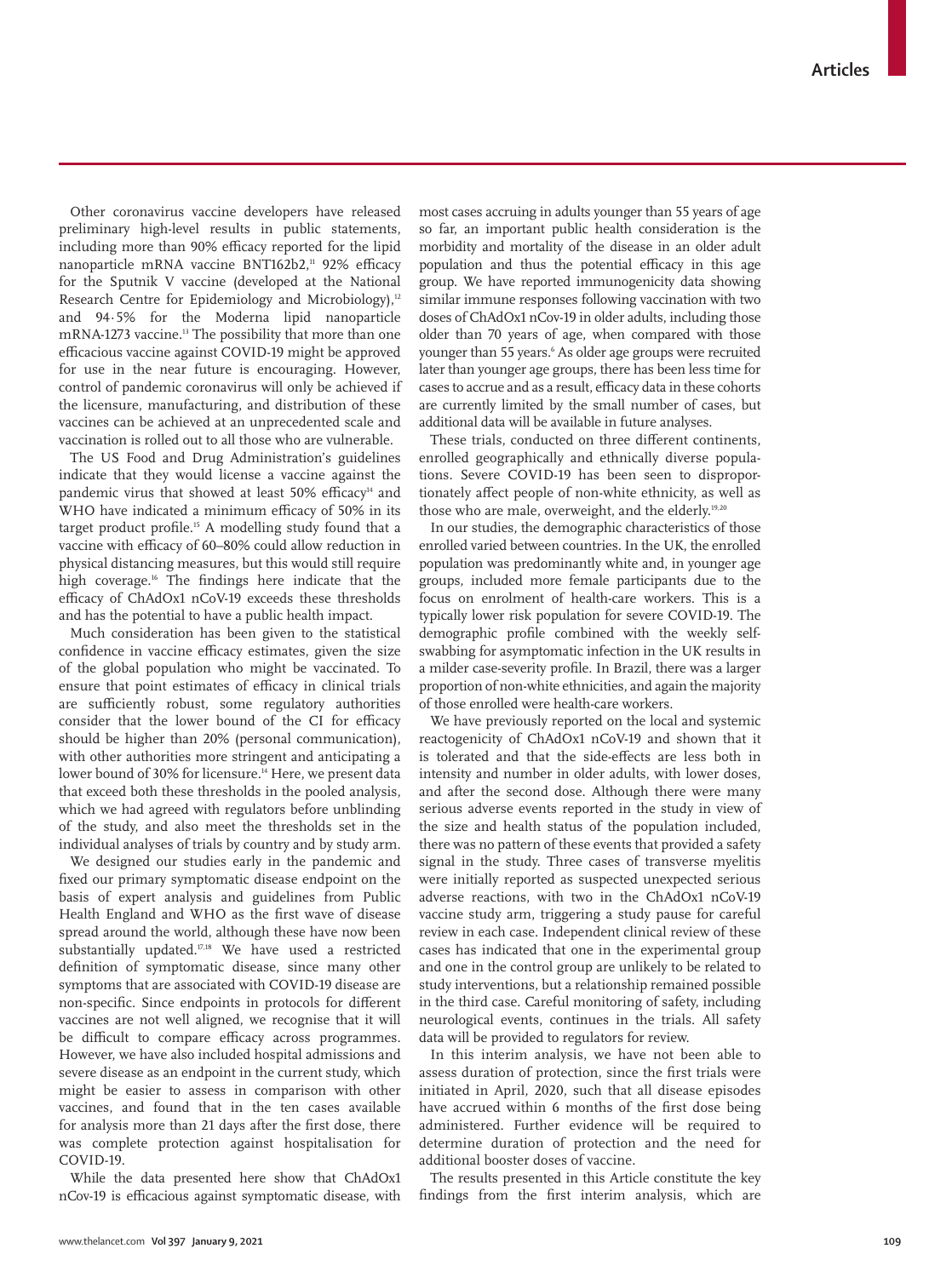provided for rapid review by the public and policy makers. In future analyses with additional data included as they accrue, we will investigate differences in key subgroups such as older cohorts, ethnicity, dose regimen, and timing of booster vaccines, and we will search for correlates of protection.

Until widespread immunity halts the spread of SARS-CoV-2, physical distancing measures and novel therapies are needed to control COVID-19. In the meantime, an efficacious vaccine has the potential to have a major impact on the pandemic if used in populations at risk of severe disease. Here, we have shown for the first time that a viral vector vaccine, ChAdOx1 nCoV-19, is efficacious and could contribute to control of the disease in this pandemic.

#### **Contributors**

AJP and SCG conceived the trial and AJP is the chief investigator. AJP, PMF, DJ, MV, and TL contributed to the protocol and design of the study. SACC, SAM, LYW, AVSH, ALG, VLB, SLB, QEB, AMC, MT, AS, KD, CJW, CJAD, PJL, ECT, LF, SNF, CAG, RL, TCD, PTH, HH, DMF, VL, AM, AI, AF, CB, GK, MET, AP, EPM, AVS, AVAM, CLC, ALG, AN, SDP, KMP, ES, RKS, RT, and DPJT are study site principal investigators. PKA, EP, DJ, PMF, SB, AMM, AML, KRWE, MNR, BA, PC, SK, KJE, AL, AF, SR, PJO, SHCH, SJ, HM, JV, IH, RM, YFM, NS, RS, MDS, MEEW, TLV, RC-J, and CH contributed to the implementation of the study or data collection. MV and SF did the statistical analysis. CMG, ADD, CCDJ and RT were responsible for vaccine manufacturing. MV and AJP contributed to the preparation of the report. All authors critically reviewed and approved the final version.

#### **Declaration of interests**

Oxford University has entered into a partnership with AstraZeneca for further development of ChAdOx1 nCoV-19. SCG is co-founder of Vaccitech (collaborators in the early development of this vaccine candidate) and named as an inventor on a patent covering use of ChAdOx1-vectored vaccines and a patent application covering this SARS-CoV-2 vaccine (PCT/GB2012/000467). TL is named as an inventor on a patent application covering this SARS-CoV-2 vaccine and was a consultant to Vaccitech for an unrelated project, during the conduct of the study. PMF is a consultant to Vaccitech during the conduct of the study. AJP is chair of the UK Department of Health and Social Care's (DHSC) Joint Committee on Vaccination & Immunisation (JCVI), but does not participate in discussions on COVID-19 vaccines, and is a member of WHO's SAGE. AJP is a National Institute for Health Research (NIHR) Senior Investigator. The views expressed in this Article do not necessarily represent the views of the DHSC, JCVI, NIHR, or WHO. AVSH reports personal fees from Vaccitech, outside of the submitted work, and has a patent on ChAdOx1 licensed to Vaccitech (PCT/GB2012/000467), and might benefit from royalty income to the University of Oxford from sales of this vaccine by AstraZeneca and sublicensees. MS reports grants from NIHR and non-financial support from AstraZeneca, during the conduct of the study; and grants from Janssen, GlaxoSmithKline, Medimmune, Novavax, and MCM and grants and non-financial support from Pfizer, outside of the submitted work. CG reports personal fees from the Duke Human Vaccine Institute, outside of the submitted work. ADD reports grants and personal fees from AstraZeneca, outside of the submitted work. AF is a member of the JCVI and chair of the WHO European Technical Advisory Group of Experts. AF declares research grants from Pfizer, GlaxoSmithKline, Sanofi, Merck Sharp & Dohme, and Valneva, outside of the submitted work. JV, TLV, and IH are employees of AstraZeneca. The other authors declare no competing interests.

#### **Data sharing**

Anonymised participant data will be made available when the trials are complete, upon requests directed to the corresponding author. Proposals will be reviewed and approved by the sponsor, investigator, and collaborators on the basis of scientific merit. After approval of a

proposal, data can be shared through a secure online platform after signing a data access agreement. All data will be made available for a minimum of 5 years from the end of the trial.

#### **Acknowledgments**

This Article was funded by UK Research and Innovation, NIHR, Coalition for Epidemic Preparedness Innovations, the Bill & Melinda Gates Foundation, the Lemann Foundation, Rede D'Or, the Brava and Telles Foundation, NIHR Oxford Biomedical Research Centre, Thames Valley and South Midland's NIHR Clinical Research Network, and AstraZeneca. The authors dedicate this paper to the many healthcare workers who have lost their lives during the pandemic. This report is independent research funded by the UK National Institute for Health Research, UK Research and Innovation, the Bill & Melinda Gates Foundation, the Lemann Foundation, Rede D'OR, the Brava and Telles Foundation, and the South African Medical Research Council. We are grateful to the NIHR infrastructure provided through the NIHR Biomedical Research Centres and the NIHR Clinical Research Network at the UK study sites. The views expressed in this publication are those of the author(s) and not necessarily those of the National Institute for Health Research or the Department of Health and Social Care. PMF received funding from the Coordenacao de Aperfeicoamento de Pessoal de Nivel Superior, Brazil (finance code 001). The authors are grateful to the volunteers who participated in this study. The authors are grateful to the senior management at AstraZeneca for facilitating and funding the manufacture of the AZD1222 vaccine candidate and for financial support for expansion of the Oxford sponsored clinical trials in Brazil. AstraZeneca reviewed the data from the study and the final manuscript prior to submission, but the authors retained editorial control.

#### **References**

- 1 WHO. WHO coronavirus disease (COVID-19) dashboard. 2020. https://covid19.who.int (accessed Nov 8, 2020).
- 2 Zhou F, Yu T, Du R, et al. Clinical course and risk factors for mortality of adult inpatients with COVID-19 in Wuhan, China: a retrospective cohort study. *Lancet* 2020; **395:** 1054–62.
- 3 Stringhini S, Wisniak A, Piumatti G, et al. Seroprevalence of anti-SARS-CoV-2 IgG antibodies in Geneva, Switzerland (SEROCoV-POP): a population-based study. *Lancet* 2020; **396:** 313–19.
- WHO. DRAFT landscape of COVID-19 candidate vaccines—20 March 2020. 2020. https://www.who.int/blueprint/ priority-diseases/key-action/novel-coronavirus-landscape-ncov. pdf?ua=1 (accessed Nov 8, 2020).
- 5 Folegatti PM, Ewer KJ, Aley PK, et al. Safety and immunogenicity of the ChAdOx1 nCoV-19 vaccine against SARS-CoV-2: a preliminary report of a phase 1/2, single-blind, randomised controlled trial. *Lancet* 2020; **396:** 467–78.
- 6 Ramasamy M, Minassian AM. Safety and immunogenicity of ChAdOx1 nCoV-19 (AZD1222) vaccine administered in a primeboost regimen in older adults (COV002): a phase 2/3 single blind, randomised controlled trial. *Lancet* 2020; published online Nov 18. https://doi.org/10·1016/S0140–6736(20)32466–1.
- 7 Barret JR, Belij-Rammerstorfer S. Phase 1/2 trial of SARS-CoV-2 vaccine ChAdOx1 nCoV-19 with a booster dose induces multifunctional antibody responses. *Nat Med* (in press).
- 8 Marshall JC, Murthy S, Diaz J, et al. A minimal common outcome measure set for COVID-19 clinical research. *Lancet Infect Dis* 2020; **20:** e192–97.
- Zou G. A modified Poisson regression approach to prospective studies with binary data. *Am J Epidemiol* 2004; **159:** 702–06.
- 10 Pace D, Khatami A, McKenna J, et al. Immunogenicity of reduced dose priming schedules of serogroup C meningococcal conjugate vaccine followed by booster at 12 months in infants: open label randomised controlled trial. *BMJ* 2015; **350:** h1554.
- Pfizer. Pfizer and BioNTech announce vaccine candidate against COVID-19 achieved success in first interim analysis from phase 3 study. Nov 9, 2020. https://www.pfizer.com/news/press-release/ press-release-detail/pfizer-and-biontech-announce-vaccinecandidate-against (accessed Nov 15, 2020).
- 12 The Gamaleya National Centre. The first interim data analysis of the Sputnik V vaccine against COVID-19 phase III clinical trials in the Russian Federation demonstrated 92% efficacy. Nov 11, 2020. https://sputnikvaccine.com/newsroom/pressreleases/the-firstinterim-data-analysis-of-the-sputnik-v-vaccine-against-covid-19 phase-iii-clinical-trials-/ (accessed Nov 15, 2020)